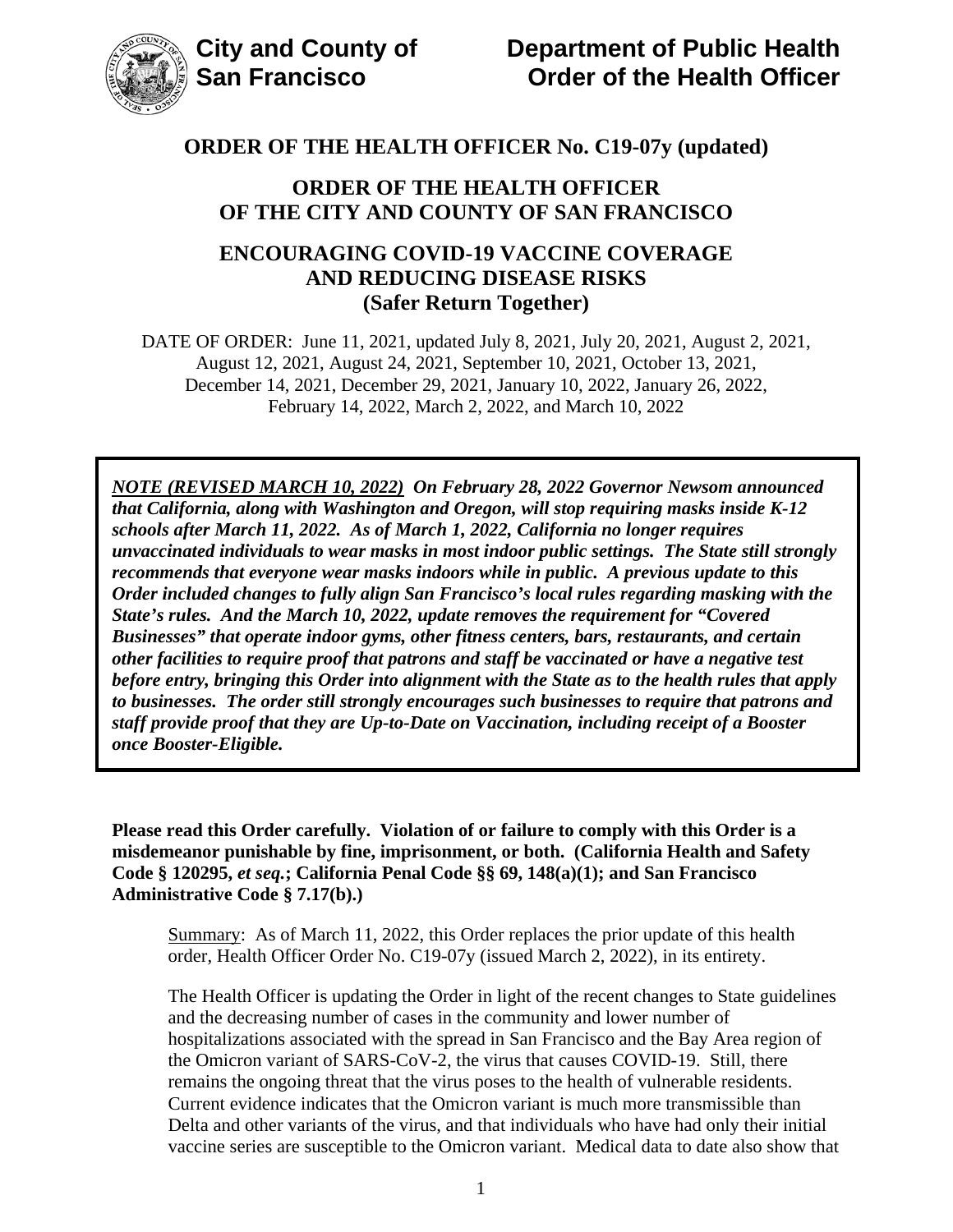



individuals who have received a booster shot increase their immunity to a level that confers significantly more protection from all circulating SARS-CoV-2 variants, including the Omicron variant, and generally prevents severe disease. The United States Centers for Disease Control and Prevention and the California Department of Public Health now recommend that everyone who has been vaccinated receive a booster shot as soon as they are eligible because immunity wanes several months after completion of the initial vaccine series. And the CDC and CDPH recommend that people receive the Pfizer-BioNTech or Moderna booster if they can.

Vaccination remains a critical component in preventing COVID-19 and its associated health harms. Individuals who have not received their initial vaccine series or a booster shot are more likely to become infected and spread infection to others, and more likely to become seriously ill and die. It is critical that community members receive their initial vaccine series and booster shots when eligible to maintain the protective effect of the high community-wide vaccination rates in San Francisco.

Even though a high percentage of people are vaccinated in San Francisco and the Bay Area region against the virus that causes COVID-19 and an increasing percentage are boosted, there remains a risk that people may come into contact with others who have COVID-19 when outside their residence. Many COVID-19 infections are caused by people who have no symptoms of illness. Also, there are people in San Francisco who have not completed their initial vaccine series or who are not yet eligible to receive a Booster, including children under five years old, and people who are immunocompromised and may be particularly vulnerable to infection and disease. Everyone who is eligible, including people at risk for severe illness with COVID-19—such as unvaccinated older adults and unvaccinated individuals with health risks—and members of their households, are strongly urged to get vaccinated and receive their Booster as soon as they can if they have not already done so.

Consistent with CDPH orders requiring vaccination and Boosters for most healthcare workers, the Health Officer has determined that all people working in designated High-Risk Settings be both vaccinated and boosted as soon as they are eligible. People working in these High-Risk Settings (1) can expose highly vulnerable people who are at increased risk of severe illness and death to COVID-19, (2) must therefore be protected from COVID-19 to the maximum extent possible to ensure adequate staffing in these critical settings, and (3) particularly for jails, shelters, and skilled nursing facilities, can cause large outbreaks if workers are infected.

Accordingly, this Order imposes a requirement, layered on top of the recently revised CDPH health orders, for (1) Personnel working in designated High-Risk Settings meaning general acute care hospitals, skilled nursing facilities, intermediate care facilities, residential care facilities for the elderly, homeless shelters, and jails, all as further defined below—as well as (2) Personnel working in other higher-risk settings including adult care facilities, adult day programs, dental offices, home health care workers, and pharmacists, and (3) Personnel who visit higher-risk settings as part of the work, such as paramedics, emergency medical technicians, police officers, and lawyers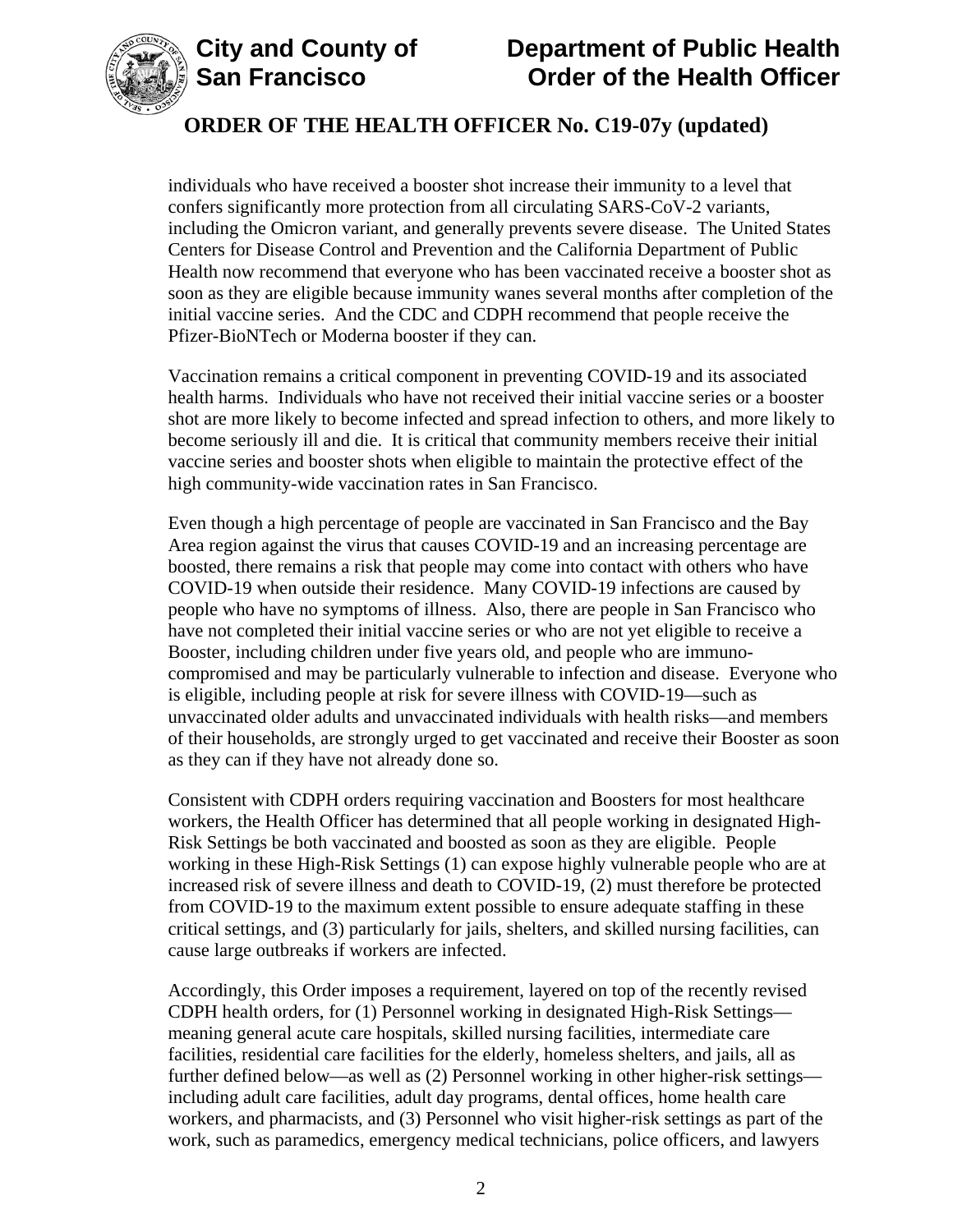



who visit people in the jails—to both receive the full initial course of vaccination and, once they are eligible, to receive a Booster. Businesses and governmental entities with personnel in these higher-risk settings had until March 1, 2022 to comply with the booster verification requirement, meaning those who are eligible to receive a Booster on or before February 14, 2022 must have received their Booster by March 1, 2022. And those who are eligible for a Booster after February 14, 2022 must receive it within 15 days after they become eligible. Personnel working in High-Risk Settings who are eligible for a Booster and have not yet received one must be tested once or twice a week for COVID-19, depending on the setting, and provide proof of a negative test, until one week after they receive a Booster. For Personnel who are not permanently stationed or regularly assigned to High-Risk Settings but who in the course of their duties may enter or work in High-Risk Settings even on an intermittent or occasional basis or for short periods of time (such as police, firefighters, paramedics and emergency medical technicians), the deadline for receipt of a Booster is also March 1, 2022, but employers of such Personnel can extend that deadline subject to certain health precautions until April 15, 2022 due to critical staffing shortages.

On February 28, 2022, CDPH updated its order regarding the requirement to wear a face covering indoors, eliminating its face covering requirement for unvaccinated individuals in most indoor public settings, maintaining a strong recommendation that everyone, regardless of vaccination status, wear a mask in indoor public settings and businesses, and listing settings where masking is still required of everyone, regardless of vaccination status. The list of settings where masking is still required by CDPH includes: K-12 schools and childcare (through March 11, 2022); on public transportation and in indoor public transportation facilities; in emergency shelters and cooling centers; in healthcare settings; in state and local correctional facilities and detention centers; in homeless shelters; and in long term care settings and adult and senior care facilities. A copy of the updated CDPH masking order is available online at

[www.cdph.ca.gov/Programs/CID/DCDC/Pages/COVID-19/guidance-for-face](https://www.cdph.ca.gov/Programs/CID/DCDC/Pages/COVID-19/guidance-for-face-coverings.aspx)[coverings.aspx.](https://www.cdph.ca.gov/Programs/CID/DCDC/Pages/COVID-19/guidance-for-face-coverings.aspx) This Order has been updated to align with the updated CDPH masking rules, including strongly encouraging everyone, even people who are Vaccinated with a Complete Initial Series or Up-to-Date On Vaccination, to continue wearing masks in indoor public settings where they are not otherwise required. For public transportation and public transportation facilities, masks are required indoors under this Order as well as under federal law (with the United States Transportation Security Administration recently announcing its extension of an indoor mask mandate for public transit through at least April 18, 2022) and the CDPH Guidance for the Use of Face Masks. Operators and hosts of indoor Mega-Events are allowed, but not required, to align with the State's rule allowing mask removal indoors. Also, particularly in light of the Omicron variant and risk of future variants, the Health Officer continues to recommend that whenever possible everyone wear a non-vented respirator, such as an N95, KN95, or KF94 respirator, when wearing a mask. A well-fitting surgical/procedural mask with a cloth mask worn over it to increase fit is also recommended. Finally, the Order maintains face covering requirements in other settings such as public transit, as well as health care facilities, skilled nursing facilities, homeless shelters, and jails, consistent with federal and state rules.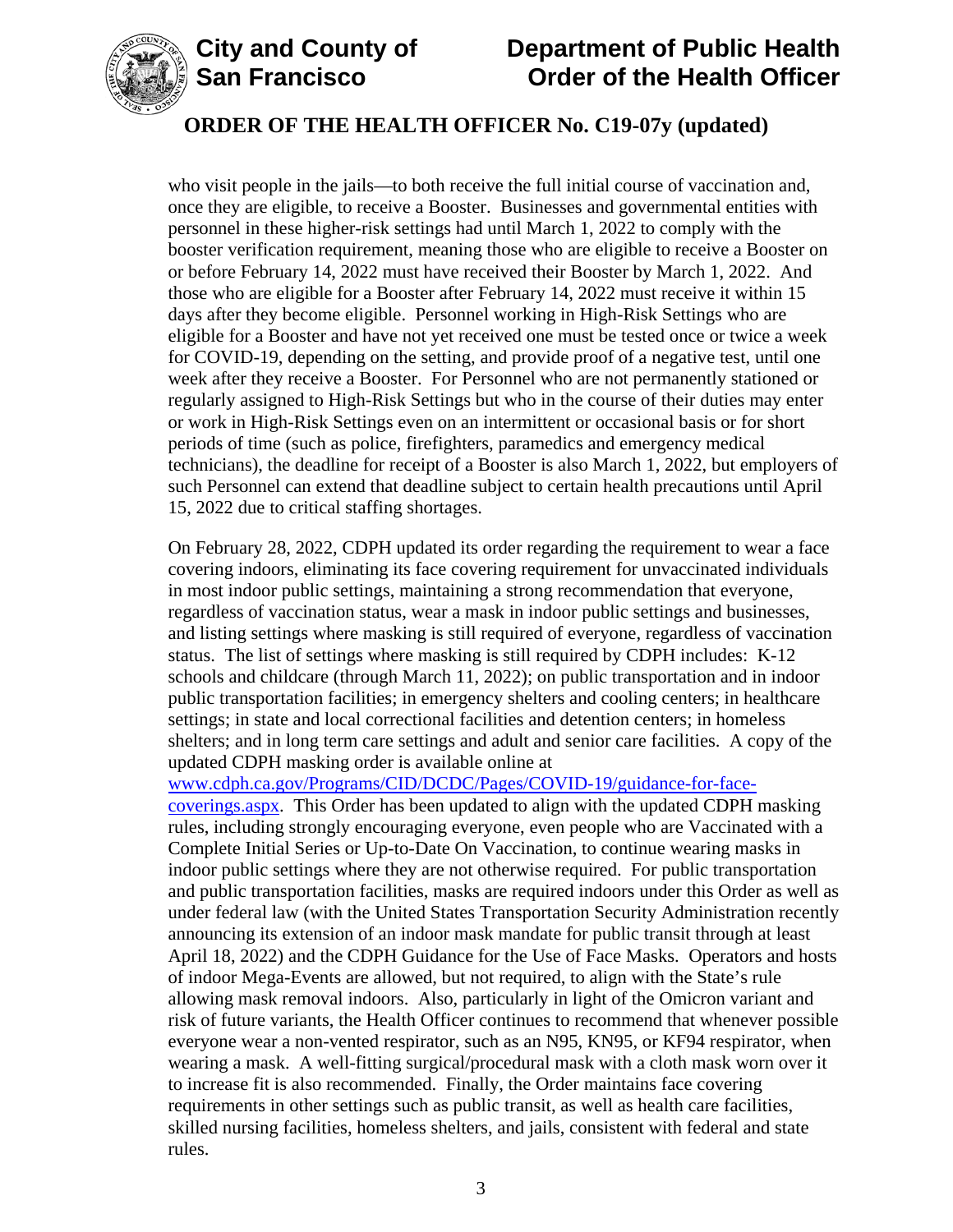

This Order includes requirements related to entry to certain indoor gatherings. For indoor Mega-Events, consistent with State rules, patrons must show proof they either are vaccinated as required by the Order (including for most adults to be Vaccinated with a Complete Initial Series) or have a negative COVID-19 test taken within one day (for antigen tests) or two days (for PCR tests) before entry into the facility. Consistent with CDPH rules, self-administered antigen tests are not acceptable for pre-admission testing unless there is third-party verification. Staff of indoor Mega-Events are subject to the same rules as for patrons. This Order also includes a number of recommendations—but not requirements—for individuals, businesses, and governmental entities to reduce COVID-19 risk, including the strong recommendation everyone be Up-to-Date on Vaccination, including Boosters, and a recommendation to post signage regarding COVID-19 best practices and any vaccination or masking rules imposed by a business or entity. Indoor Mega-Events are still required to post signage at public entrances listing their pre-entry vaccination and Testing requirements.

And this Order maintains other minimum COVID-19 safety requirements on businesses and governmental entities, such as a general requirement to report outbreaks in the workplace.

#### **UNDER THE AUTHORITY OF CALIFORNIA HEALTH AND SAFETY CODE SECTIONS 101040, 101085, AND 120175, THE HEALTH OFFICER OF THE CITY AND COUNTY OF SAN FRANCISCO ORDERS:**

1. Definitions.

For purposes of this Order, the following initially capitalized terms have the meanings given below.

- a. *Booster*. A "Booster" means an additional dose of a vaccine authorized to prevent COVID-19 by the FDA, including by way of an emergency use authorization, or by the World Health Organization (WHO), for which a person is Booster-Eligible. Consistent with CDC and CDPH guidance, either the Pfizer-BioNTech (Comirnaty) or Moderna (Spikevax) COVID-19 vaccine is preferred for the Booster.
- b. *Booster-Eligible*. A person is "Booster-Eligible" once they meet criteria to receive a Booster under CDC guidance. For example, as of the date of issuance of this update to the Order, individuals who are 18 or older may receive a booster of the Pfizer-BioNTech (Comirnaty), Moderna (Spikevax), or Johnson & Johnson's Janssen COVID-19 vaccine at least five months after receiving a second dose of the Pfizer-BioNTech (Comirnaty) or Moderna (Spikevax) COVID-19 vaccine or two months after receiving the single dose Johnson & Johnson's Janssen COVID-19 vaccine, and adolescents who are 12 to 17 years old may receive a booster of the Pfizer-BioNTech vaccine at least five months after their second dose of that vaccine. Consistent with CDC guidance (available online at [www.cdc.gov/coronavirus/2019](https://www.cdc.gov/coronavirus/2019-ncov/vaccines/booster-shot.html) [ncov/vaccines/booster-shot.html\)](https://www.cdc.gov/coronavirus/2019-ncov/vaccines/booster-shot.html), anyone who received a WHO-authorized vaccine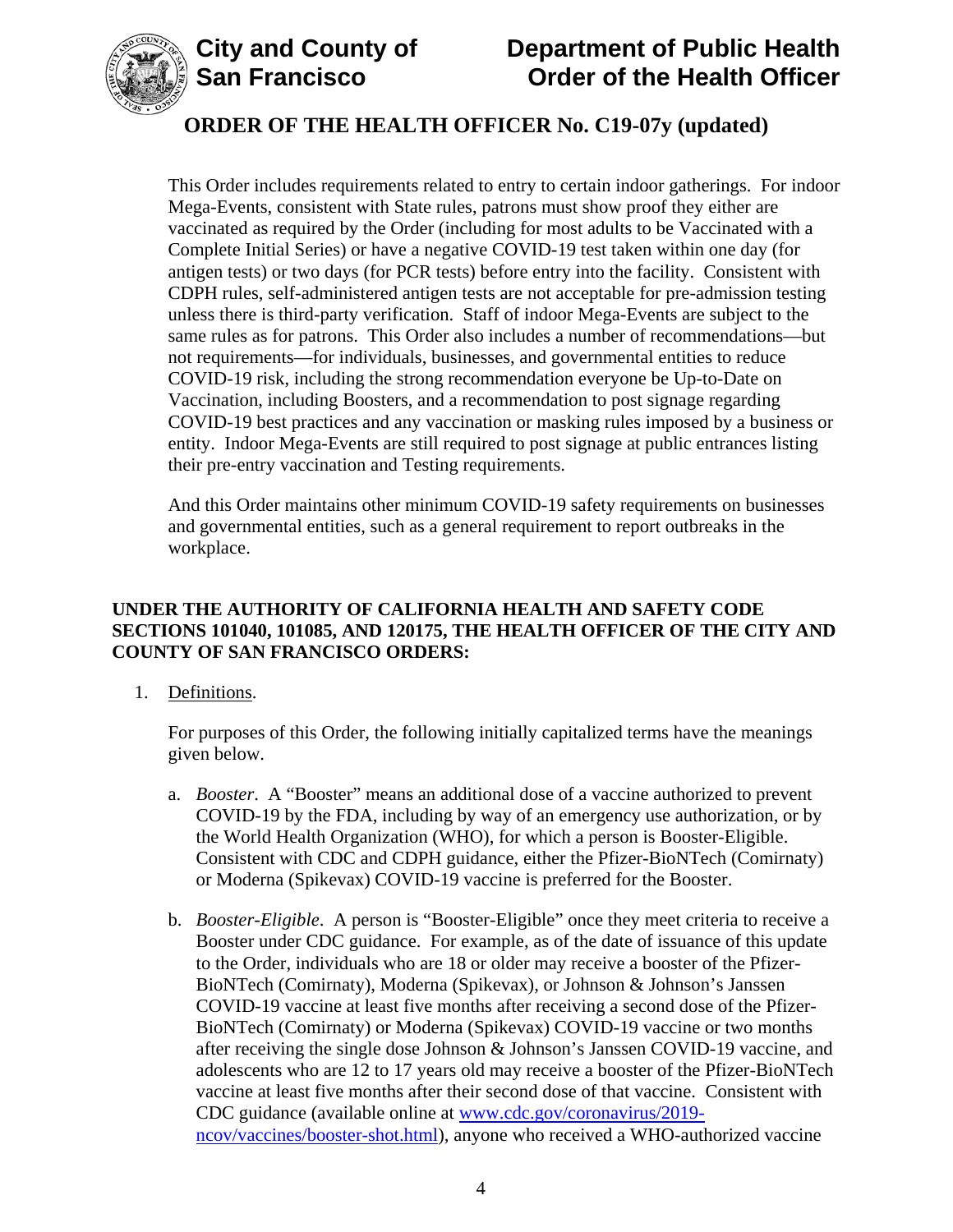



or a combination of vaccines should receive the Pfizer-BioNTech (Comirnaty) vaccine as their booster pursuant to the timing listing in that guidance. Those preferences apply to all initial vaccination series, regardless of which vaccine an individual received. The CDC has been frequently updating booster eligibility. More up-to-date information on booster eligibility may be found online at [www.sfcdcp.org/boosters,](https://www.sfcdcp.org/boosters) and individuals, Businesses, and governmental entities are urged to stay informed about changes.

- c. *Business*. A "Business" includes any for-profit, non-profit, or educational entity, whether a corporate entity, organization, partnership or sole proprietorship, and regardless of the nature of the service, the function it performs, or its corporate or entity structure.
- d. *Cal/OSHA*. "Cal/OSHA" means the California Department of Industrial Relations, Division of Occupational Safety and Health, better known as Cal/OSHA.
- e. *CDC*. "CDC" means the United States Centers for Disease Control and Prevention.
- f. *CDPH.* "CDPH" means the California Department of Public Health.
- g. *Close Contact*. "Close Contact" means being within six feet of a Person With COVID-19 for a total of 15 minutes or more in a 24-hour period while the person is contagious. In turn, a "Person With COVID-19" means a person who tests positive for the virus that causes COVID-19 (SARS-CoV-2) or has been clinically diagnosed with COVID-19 by a healthcare provider. A person is no longer considered a Person With COVID-19 once all of the following occur: (a) at least one day (*i.e.*, 24 hours) has passed since their last fever (without use of fever-reducing medications), and (b) there has been improvement of other symptoms, and (c) at least five days have passed since symptoms first appeared. A person who tested positive for COVID-19 but never had symptoms is no longer considered a Person With COVID-19 five days after the date of their first positive test. The person is considered contagious if they *either* (i) had symptoms, from 48 hours before their symptoms began until at least five days after the start of symptoms, *or* (ii) did not have symptoms but learned they were COVID-19 positive from a test, from 48 hours before their COVID-19 test was collected until five days after they were tested.
- h. *County*. The "County" means the City and County of San Francisco.
- i. *COVID-19*. "COVID-19" means coronavirus disease 2019, the disease caused by the SARS-CoV-2 virus and that resulted in a global pandemic.
- j. *DPH*. "DPH" means the San Francisco Department of Public Health.
- k. *DPH Core Guidance*. "DPH Core Guidance" means the webpage and related materials titled *Core Guidance for COVID-19* that DPH regularly updates and includes health and safety recommendations for individuals and Businesses as well as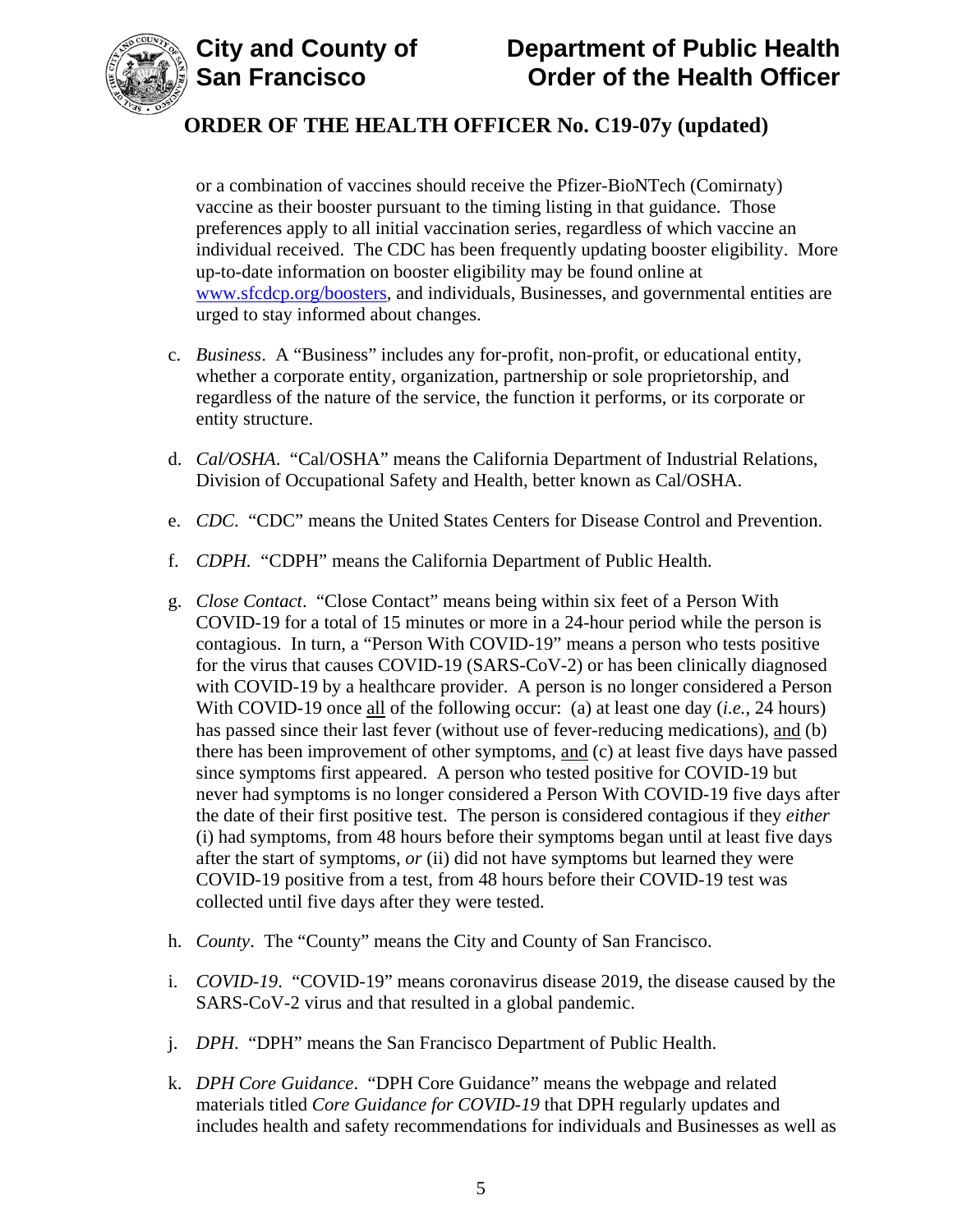

# **City and County of County of Department of Public Health<br>
San Francisco Corder of the Health Officer Order of the Health Officer**

## **ORDER OF THE HEALTH OFFICER No. C19-07y (updated)**

web links to additional resources, available online at [sf.gov/information/core](https://sf.gov/information/core-guidance-covid-19)[guidance-covid-19.](https://sf.gov/information/core-guidance-covid-19)

- l. *Face Covering Requirements*. "Face Covering Requirements" means the limited requirements to wear a Well-Fitted Mask (i) under federal or state law including, but not limited to, California Department of Public Health guidance and Cal/OSHA's regulations; (ii) in indoor common areas of homeless shelters, emergency shelters, and cooling centers, except while sleeping, showering, engaged in personal hygiene that requires removal of face coverings, or actively eating or drinking; (iii) in indoor common areas of jails except while sleeping, showering, engaged in personal hygiene that requires removal of face coverings, or actively eating or drinking; (iv) under Section 3(b), below and Appendix A, attached to the Order; and (v) as required under COVID-19 isolation or quarantine health directives. If a separate state, local, or federal order or directive imposes different face covering requirements, including requirements to wear respirators or surgical masks in certain settings, the more health protective requirement applies.
- m. *FDA*. "FDA" means the United States Food and Drug Administration.
- n. *Fully Vaccinated*. "Fully Vaccinated" has the same meaning as the newer term "Vaccinated with a Complete Initial Series," defined below. Because other preexisting Health Officer orders and directives and other DPH or County guidance materials may still use the term Fully Vaccinated that term continues to be defined in this Order.
- o. *Health Officer*. "Health Officer" means the Health Officer of the City and County of San Francisco.
- p. *High-Risk Settings*. "High-Risk Settings" means certain care or living settings involving many people, including many congregate settings, where vulnerable populations reside out of necessity and where the risk of COVID-19 transmission is high, consisting of general acute care hospitals, skilled nursing facilities (including subacute facilities), intermediate care facilities, residential care facilities for the elderly, homeless shelters, and jails (including, but not limited to, the Juvenile Justice Center Juvenile Hall).
- q. *Household*. "Household" means people living in a single Residence or shared living unit. Households do not refer to individuals who live together in an institutional group living situation such as in a dormitory, fraternity, sorority, monastery, convent, or residential care facility.
- r. *Mega-Event*. "Mega-Event" means an event with either more than 1,000 people attending indoors or more than 10,000 people attending outdoors. As provided in the State's Post-Blueprint Guidance, a Mega-Event may have either assigned or unassigned seating, and may be either general admission or gated, ticketed and permitted events.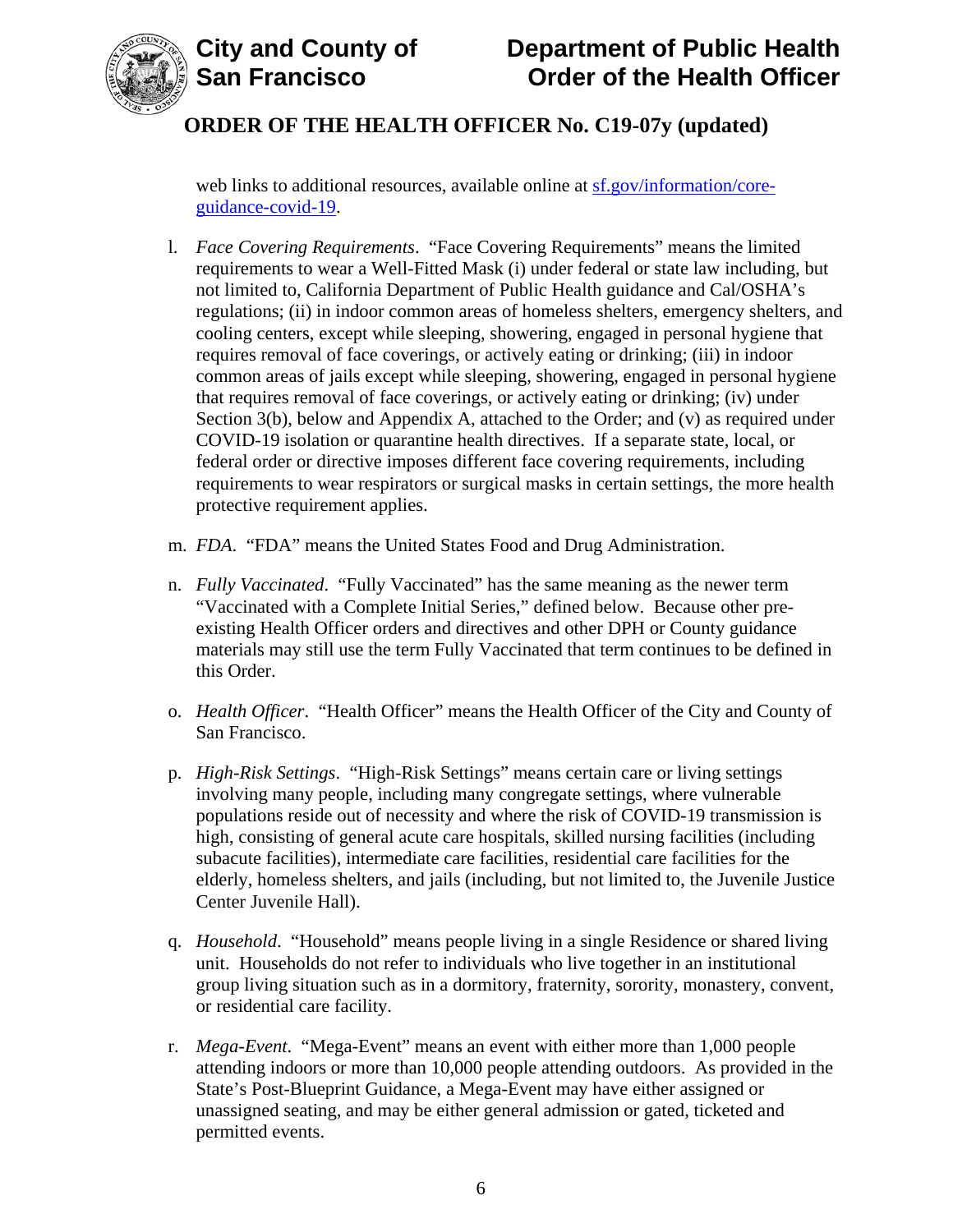

- s. *Personnel*."Personnel" means the following people who provide goods or services associated with a Business in the County: employees; contractors and sub-contractors (such as those who sell goods or perform services onsite or who deliver goods for the Business); independent contractors; vendors who are permitted to sell goods onsite; volunteers; and other individuals who regularly provide services onsite at the request of the Business. "Personnel" includes "gig workers" who perform work via the Business's app or other online interface, if any.
- t. *Qualifying Medical Reason*. "Qualifying Medical Reason" means a medical condition or disability recognized by the FDA or CDC as a contra-indication to COVID-19 vaccination.
- u. *Religious Beliefs*. "Religious Beliefs" means a sincerely held religious belief, practice, or observance protected by state or federal law.
- v. *Residence*. "Residence" means the location a person lives, even if temporarily, and includes single-family homes, apartment units, condominium units, hotels, motels, shared rental units, and similar facilities. Residences also include living structures and outdoor spaces associated with those living structures, such as patios, porches, backyards, and front yards that are only accessible to a single family or Household.
- w. *Schools*. "Schools" mean public and private schools operating in the County, including independent, parochial, and charter schools.
- x. *State's Post-Blueprint Guidance*. The "State's Post-Blueprint Guidance" means the guidance entitled "Beyond the Blueprint for Industry and Business Sectors" that the California Department of Public Health issued on May 21, 2021 and updated as of March 4, 2022, including as the State may further extend, update or supplement that guidance in the future. (See [www.cdph.ca.gov/Programs/CID/DCDC/](http://www.cdph.ca.gov/Programs/CID/DCDC/Pages/COVID-19/Beyond-Blueprint-Framework.aspx) [Pages/COVID-19/Beyond-Blueprint-Framework.aspx.](http://www.cdph.ca.gov/Programs/CID/DCDC/Pages/COVID-19/Beyond-Blueprint-Framework.aspx))
- y. *Test* and *Tested*. "Tested" means to have a negative test (a "Test") for the virus that causes COVID-19 within the applicable timeframe as listed in this Order. Both nucleic acid (including polymerase chain reaction (PCR)) and antigen tests are acceptable. The following are acceptable as proof of a negative COVID-19 test result: a printed document (from the test provider or laboratory) or an email, text message, webpage, or application (app) screen displayed on a phone or mobile device from the test provider or laboratory. The information should include person's name, type of test performed, negative test result, and date the test was administered. If any state or federal agency uses a more restrictive definition of what it means to be Tested for specified purposes (such as Cal/OSHA rules for employers in workplaces), then that more restrictive definition controls for those purposes. Some sections of this Order require antigen tests to be third-party verified (meaning administered or observed by the third-party) to meet requirements for showing proof of a negative Test.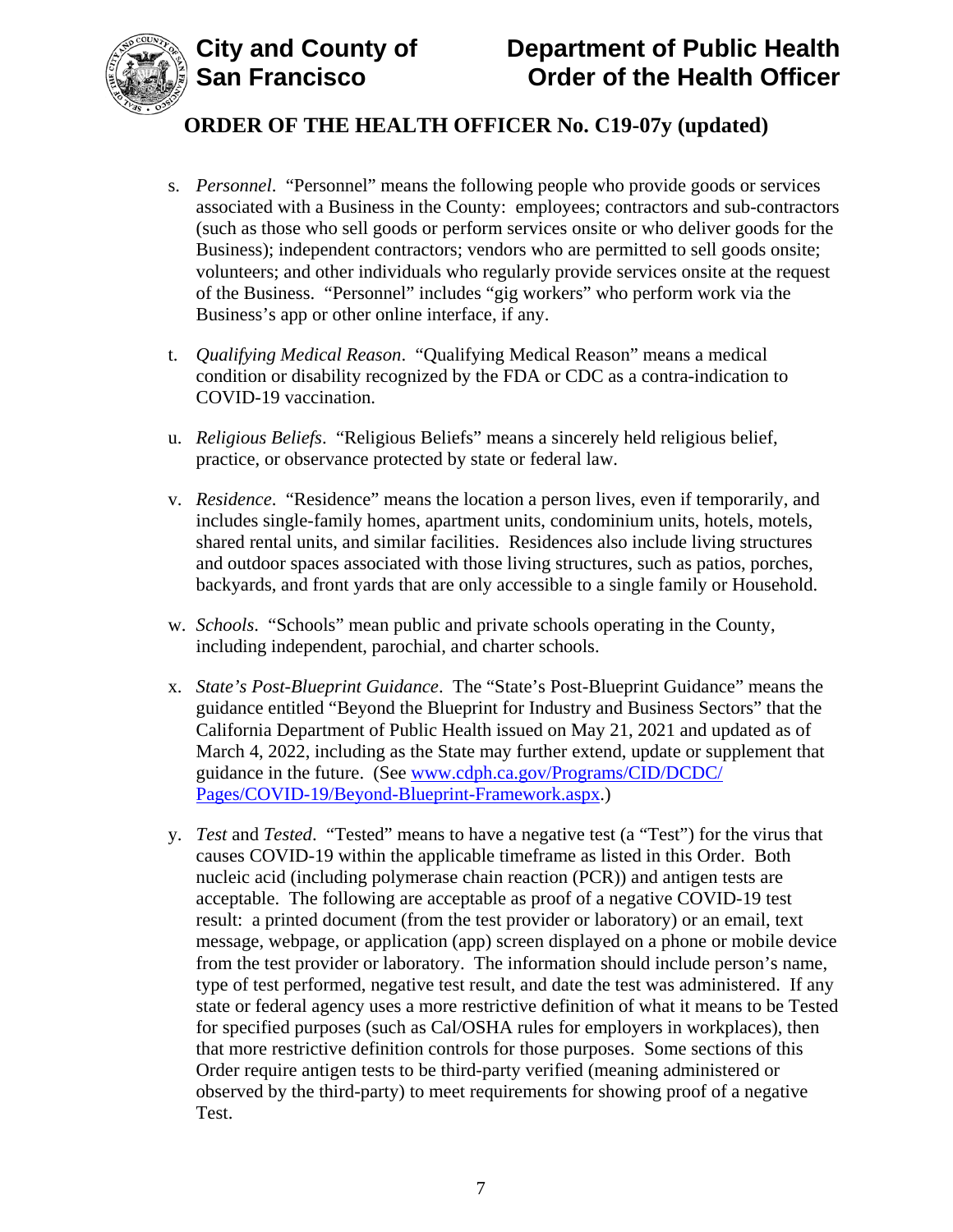

- z. *Unvaccinated*. "Unvaccinated" refers to a person age two or older who is eligible for COVID-19 vaccination and who is either (i) not at least Vaccinated with a Complete Initial Series or (ii) in an indoor setting where this Order requires proof of being Vaccinated with a Complete Initial Series as a condition of entry but has not provided such proof.
- aa. *Up-to-Date on Vaccination*. "Up-to-Date on Vaccination" means when a person both (i) is Vaccinated with a Complete Initial Series and (ii) has received a Booster once the person is Booster-Eligible. A person is Up-to-Date on Vaccination immediately on receipt of a Booster. Until a person is Booster-Eligible, they are considered Up-to-Date on Vaccination two weeks after completing their full initial series of vaccination.
- bb. *Vaccinated with a Complete Initial Series*. "Vaccinated with a Complete Initial Series" means two weeks after completing the entire recommended initial series of vaccination (usually one or two doses) with a vaccine authorized to prevent COVID-19 by the FDA, including by way of an emergency use authorization, or by the World Health Organization (WHO). For example, as of the date of issuance of this Order, an individual has completed an initial vaccination series at least two weeks after receiving a second dose of the Pfizer-BioNTech (Comirnaty) or Moderna (Spikevax) COVID-19 vaccine or two weeks after receiving the single dose Johnson & Johnson's Janssen COVID-19 vaccine. A list of FDA-authorized vaccines is available at [www.fda.gov/emergency-preparedness-and-response/coronavirus-disease-2019](https://www.fda.gov/emergency-preparedness-and-response/coronavirus-disease-2019-covid-19/covid-19-vaccines) [covid-19/covid-19-vaccines.](https://www.fda.gov/emergency-preparedness-and-response/coronavirus-disease-2019-covid-19/covid-19-vaccines) A list of WHO-authorized vaccines is available at [https://extranet.who.int/pqweb/vaccines/covid-19-vaccines.](https://extranet.who.int/pqweb/vaccines/covid-19-vaccines) On August 23, 2021, the FDA granted full approval for the Pfizer-BioNTech (Comirnaty) vaccine for people age 16 and older, and on January 31, 2022, the FDA granted full approval for the Moderna (Spikevax) vaccine for people age 18 and older. And, on October 29, 2021, the FDA granted emergency use authorization for the Pfizer-BioNTech vaccine for children age five to 11.

Unless otherwise specified, the following are acceptable as proof of being Vaccinated with a Complete Initial Series or Up-to-Date on Vaccination: (i) the CDC vaccination card, which includes name of person vaccinated, type of vaccine provided, and date last dose administered, or similar documentation issued by another foreign governmental jurisdiction, (ii) a photo of a vaccination card as a separate document, (iii) a photo of the a vaccination card stored on a phone or electronic device, (iv) documentation of vaccination from a healthcare provider, (v) unless prohibited elsewhere in this Order in a specific context, written self-attestation of vaccination signed (including an electronic signature) under penalty of perjury and containing the name of the person vaccinated, type of vaccine taken, and date of last dose administered, or (vi) a personal digital COVID-19 vaccine record issued by the State of California and available by going to [https://myvaccinerecord.cdph.ca.gov](https://myvaccinerecord.cdph.ca.gov/) or similar documentation issued by another State, local, or foreign governmental jurisdiction, or by an approved private company (a list of approved companies offering digital vaccine verification is available at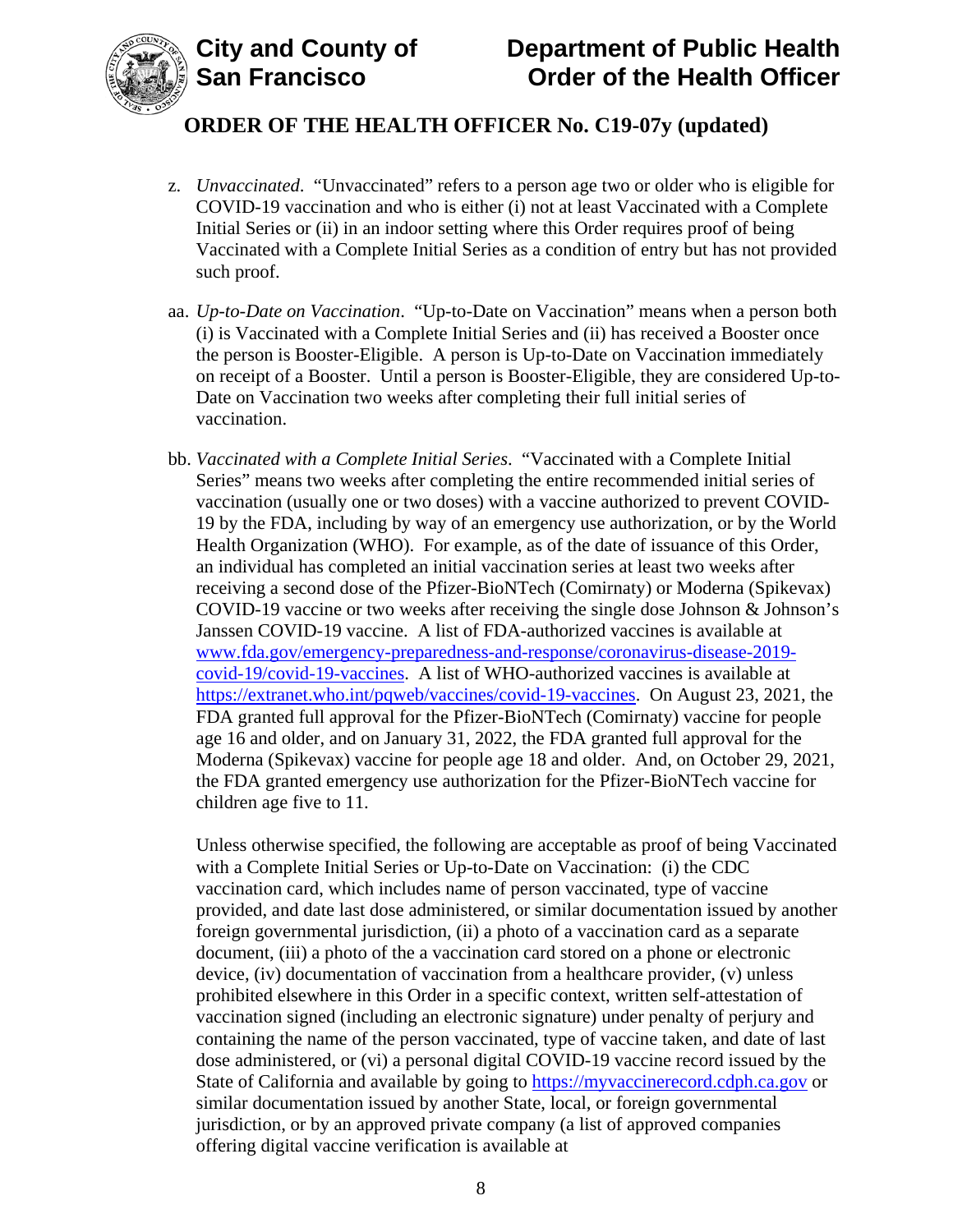

## **ORDER OF THE HEALTH OFFICER No. C19-07y (updated)**

[www.sfdph.org/dph/alerts/files/vaccine-verification-sites.asp\)](https://www.sfdph.org/dph/alerts/files/vaccine-verification-sites.asp). If any state or federal agency uses a more restrictive definition of what it means to be Vaccinated with a Complete Initial Series or to prove that status for specified purposes (such as Cal/OSHA rules for employers in workplaces), then that more restrictive definition controls for those purposes. Also, to the extent Cal/OSHA approves an alternate means of documenting whether an employee has completed the full initial series or is "fully vaccinated," even if less restrictive than the definition contained here, employers may use the Cal/OSHA standard to document their employees' vaccination status.

- cc. *Ventilation Guidelines*. "Ventilation Guidelines" means ventilation guidance from recognized authorities such as the CDC, the American Society of Heating, Refrigerating and Air-Conditioning Engineers, or the State of California (available online at [www.cdph.ca.gov/Programs/CID/DCDC/Pages/COVID-19/Interim-](https://www.cdph.ca.gov/Programs/CID/DCDC/Pages/COVID-19/Interim-Guidance-for-Ventilation-Filtration-and-Air-Quality-in-Indoor-Environments.aspx)[Guidance-for-Ventilation-Filtration-and-Air-Quality-in-Indoor-Environments.aspx\)](https://www.cdph.ca.gov/Programs/CID/DCDC/Pages/COVID-19/Interim-Guidance-for-Ventilation-Filtration-and-Air-Quality-in-Indoor-Environments.aspx), including Cal/OSHA.
- dd. *Well-Fitted Mask*. A "Well-Fitted Mask" means a face covering that is well-fitted to an individual and covers the nose and mouth especially while talking, consistent with the Face Covering Requirements. CDC guidance regarding Well-Fitted Masks may be found at [www.cdc.gov/coronavirus/2019-ncov/your-health/effective-masks.html.](https://www.cdc.gov/coronavirus/2019-ncov/your-health/effective-masks.html) A well-fitting non-vented N95, KN95, or KF94 respirator is strongly recommended as a Well-Fitted Mask, even if not fit-tested, to provide maximum protection. A wellfitting surgical/procedural mask with a cloth mask worn over it to increase fit is also recommended. Given higher transmissibility of the Omicron variant, cloth masks alone are no longer recommended. A Well-Fitted Mask does not include a scarf, ski mask, balaclava, bandana, turtleneck, collar, or single layer of fabric or any mask that has an unfiltered one-way exhaust valve.

#### 2. Purpose and Intent.

a. Purpose. The public health threat of serious illness or death from COVID-19 is much lower in the County and the Bay Area than many parts of the State and country due to the high rate of vaccination of the community. But COVID-19 continues to pose a risk especially to individuals who are not eligible to be vaccinated or are not yet Upto-Date on Vaccination, and certain safety measures continue to be necessary or strongly recommended to protect against COVID-19 cases and deaths. Being Up-to-Date on Vaccination, including receiving a Booster as soon as Booster-Eligible, is the most effective method to prevent transmission and ultimately COVID-19 hospitalizations and deaths. It is important to ensure that as many eligible people as possible are vaccinated against COVID-19. Further, it is critical to ensure there is continued reporting of cases to protect individuals and the larger community. Accordingly, this Order allows Businesses, schools, and other activities to resume fully while at the same time putting in place certain requirements or recommendations designed to (1) extend vaccine coverage to the greatest extent possible; (2) limit transmission risk of COVID-19; (3) contain any COVID-19 outbreaks; and (4)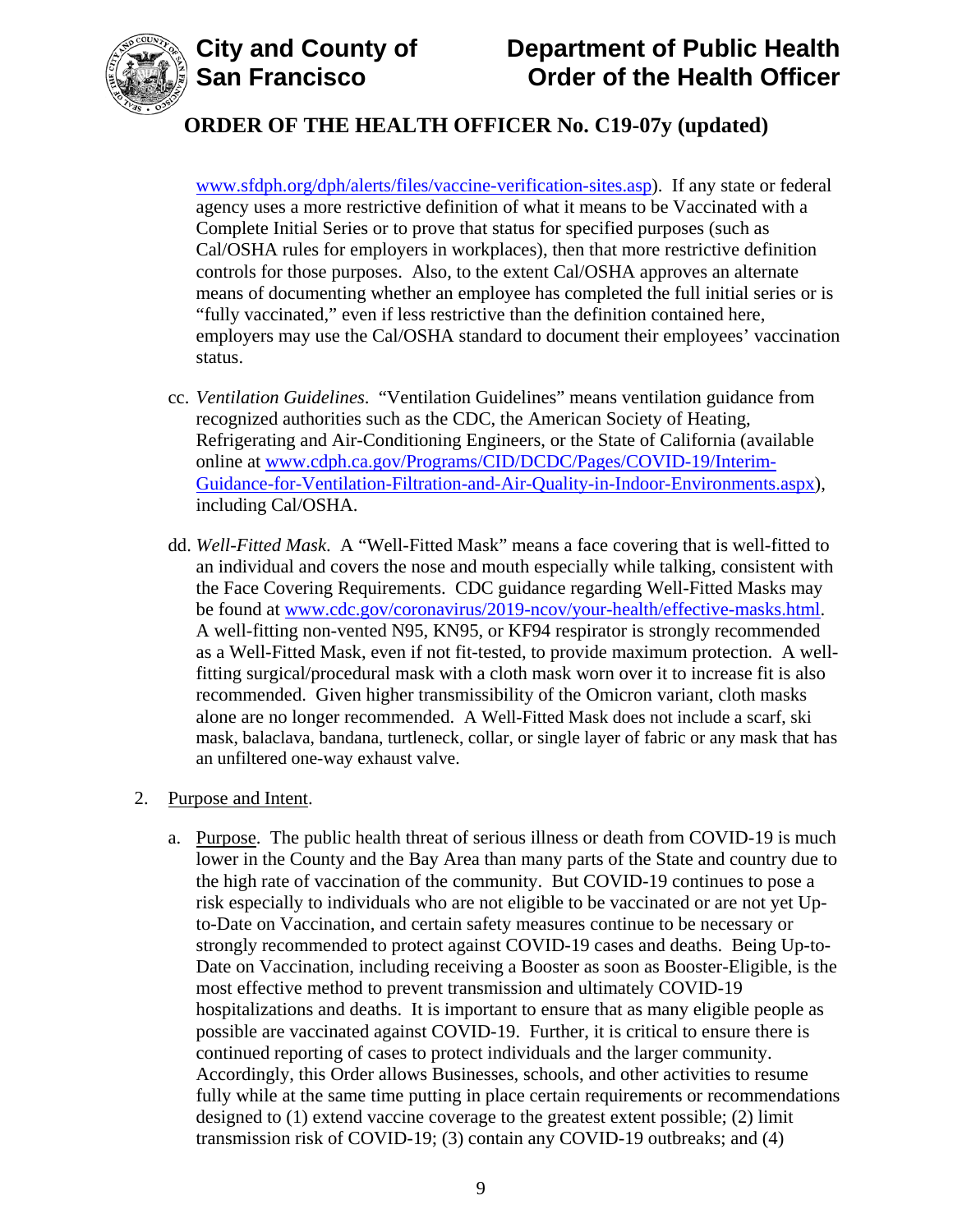



## **ORDER OF THE HEALTH OFFICER No. C19-07y (updated)**

generally align with guidance issued by the CDC and the State relating to COVID-19 except in limited instances where local conditions require more restrictive measures. This Order is based on evidence of continued community transmission of SARS-CoV-2 within the County as well as scientific evidence and best practices to prevent transmission of COVID-19. The Health Officer will continue to monitor data regarding the evolving scientific understanding of the risks posed by COVID-19, including the impact of vaccination, and may amend or rescind this Order based on analysis of that data and knowledge. It is possible that the Health Officer will determine in the future that prior health precautions that have been relaxed or removed need to be imposed again, based on changes in local health conditions and the course of the pandemic.

- b. Intent. The primary intent of this Order is to continue to protect the community from COVID-19, including by providing health recommendations as requirements are lifted, and to also increase vaccination rates to reduce transmission of COVID-19 long-term, so that the whole community is safer and the COVID-19 health emergency can come to an end.
- c. Interpretation. All provisions of this Order must be interpreted to effectuate the purposes and intent of this Order as described above. The note and summary at the beginning of this Order as well as the headings and subheadings of sections contained in this Order are for convenience only and may not be used to interpret this Order. In the event of any inconsistency between the summary, headings, or subheadings and the text of this Order, the text will control. Certain initially capitalized terms used in this Order have the meanings given them in Section 1 above. The interpretation of this Order in relation to the health orders or guidance of the State is described in Section 10 below.
- d. Application. This Order applies to all individuals, Businesses, and other entities in the County. For clarity, the requirements of this Order apply to all individuals who do not currently reside in the County when they are in the County. Governmental entities must follow the requirements of this Order that apply to Businesses, unless otherwise specifically provided in this Order or directed by the Health Officer.
- e. DPH Core Guidance. All individuals and Businesses are strongly urged to follow the DPH Core Guidance (available online at [sf.gov/information/core-guidance-covid-19\)](https://sf.gov/information/core-guidance-covid-19) containing health and safety recommendations for COVID-19.
- f. Effect of Failure to Comply. Failure to comply with any of the provisions of this Order constitutes an imminent threat and menace to public health, constitutes a public nuisance, and is punishable by fine, imprisonment, or both, as further provided in Section 12 below.
- 3. General Requirements for Individuals.
	- a. Vaccination. Individuals are strongly urged to be Up-to-Date on Vaccination,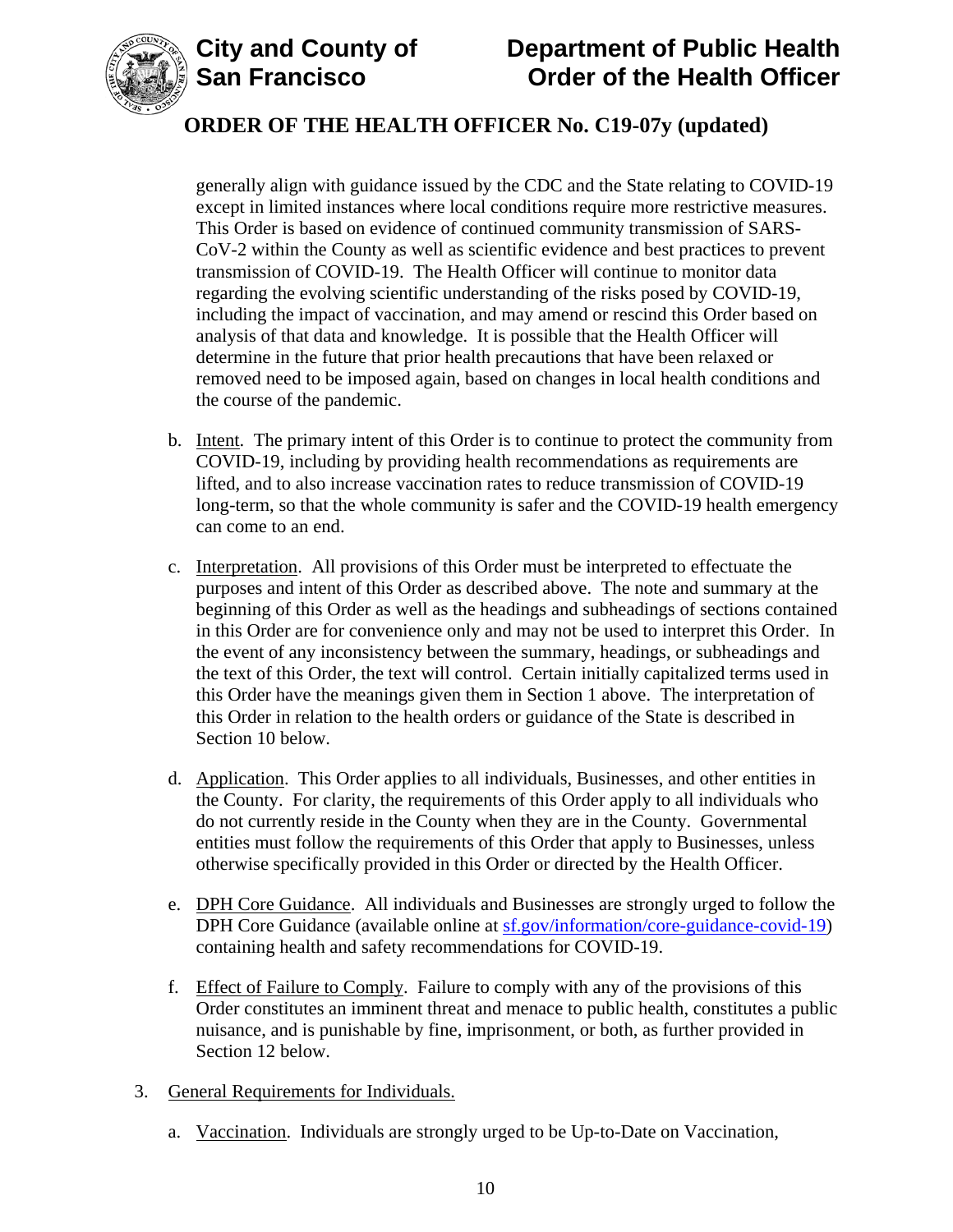

## **ORDER OF THE HEALTH OFFICER No. C19-07y (updated)**

meaning, as further provided in Section 1, that they are Vaccinated with a Complete Initial Series and, as soon as they are Booster-Eligible, receive their Booster. In particular, people at risk for severe illness with COVID-19—such as unvaccinated older adults and unvaccinated individuals with health risks—and members of their Household, are urged to be Up-to-Date on Vaccination, including receiving a Booster, as soon as they can. Information about who is at increased risk of severe illness and people who need to take extra precautions can be found at [www.cdc.gov/coronavirus/2019-ncov/need-extra-precautions/people-with-medical](https://www.cdc.gov/coronavirus/2019-ncov/need-extra-precautions/people-with-medical-conditions.html)[conditions.html.](https://www.cdc.gov/coronavirus/2019-ncov/need-extra-precautions/people-with-medical-conditions.html) For those who are not yet Up-to-Date on Vaccination, making informed choices about the risk of different activities, wearing a Well-Fitted Mask indoors, testing before gathering indoors, or choosing outdoor activities as much as possible are also ways to prevent the risk of COVID-19 transmission. Individuals who are Up-to-Date on Vaccination have the best protection against COVID-19.

- b. Face Coverings. All persons must follow the Face Covering Requirements. More specifically, everyone, and especially those who remain Unvaccinated, are strongly recommended to continue to wear a Well-Fitted Mask in public settings indoors where masking is not otherwise required by the Business, especially when indoors with people whose vaccination status is unknown. Also, everyone is required to wear a Well-Fitted Mask, regardless of vaccination status, in the following indoor settings: public transportation and public transportation facilities; High-Risk Settings; health care and other long-term care facilities where masking is required by regulatory orders and rules; and anywhere else that federal or state health orders require doing so, as described in Section 3(b)(i) and Appendix A to this Order. Appendix A lists exceptions and allowances in such settings when a Well-Fitted Mask is not required. Face covering requirements in Schools and Programs for Children and Youth are covered in Health Officer Directive Nos. 2020-33 and 2020-14, respectively, including as those directives are further updated in the future. When wearing a mask, everyone should consistently wear the best mask they can obtain, considering fit and filtration (and without using a one-way exhalation valve that is not filtered). As provided in the definition of a Well-Fitted Mask, a well-fitting non-vented N95, KN95, or KF94 respirator is strongly recommended. A well-fitting surgical/procedural mask with a cloth mask worn over it to increase fit is also recommended. More information about fit and filtration and the best mask options is available online at [www.cdph.ca.gov/Programs/CID/DCDC/Pages/](https://www.cdph.ca.gov/Programs/CID/DCDC/Pages/COVID-19/Get-the-Most-out-of-Masking.aspx) COVID-19/Get[the-Most-out-of-Masking.aspx.](https://www.cdph.ca.gov/Programs/CID/DCDC/Pages/COVID-19/Get-the-Most-out-of-Masking.aspx) People should respect an individual's decision to wear face coverings even in settings where they are not required, and no Business or other person should take an adverse action against individuals who chose to wear a face covering to protect their health.
	- i. Other Federal and State Requirements. Separate federal and state rules impose additional masking requirements separate from this Order. Under current federal law, at least through April 18, 2022 per the United States Transportation Security Administration's recent announcement of an extension, and the current CDPH face mask guidance, when riding or waiting to ride on public transit people who are inside the vehicle or other mode of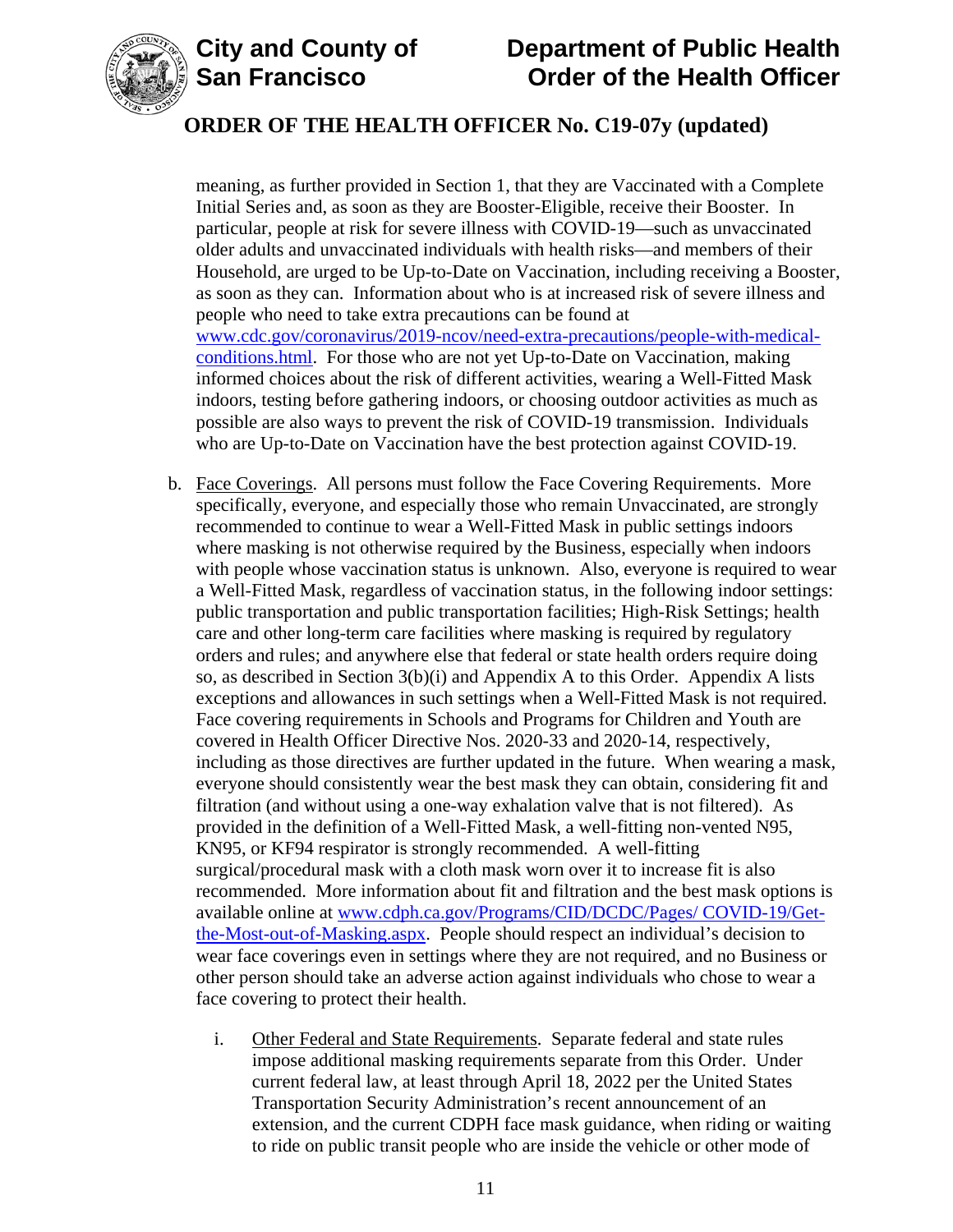

## **ORDER OF THE HEALTH OFFICER No. C19-07y (updated)**

transportation or are indoors at a public transit stop or station, must wear Well-Fitted Masks. This requirement extends to all modes of transportation other than private vehicles, such as airplanes, trains, subways, buses, taxis, ride-shares, maritime transportation, street cars, and cable cars. But any passenger who is outdoors or in open-air areas of the mode of transportation, such as open-air areas of ferries, buses, and cable-cars, is not required by federal law to wear a face covering. Personnel and passengers on public transit are urged to be Up-to-Date on Vaccination, and those who are not Upto-Date on Vaccination are strongly urged to wear a Well-Fitted Mask or respirator when not otherwise required by the Face Covering Requirements. Businesses and other entities should also follow any additional Cal/OSHA regulations relating to COVID-19 health and safety measures in the workplace, including regarding masking, and more information can be found online at [www.dir.ca.gov/dosh/coronavirus/covid19faqs.html.](https://www.dir.ca.gov/dosh/coronavirus/covid19faqs.html) Nothing in this Order is intended to reduce any of those requirements or otherwise modify them in a way that is less protective of public health, or to limit an individual's own choices to take more health protective measures.

- c. Monitor for Symptoms. Individuals should monitor themselves for symptoms of COVID-19. A list of COVID-19 symptoms is available online at [www.cdc.gov/coronavirus/2019-ncov/symptoms-testing/symptoms.html.](https://www.cdc.gov/coronavirus/2019-ncov/symptoms-testing/symptoms.html) Anyone with any symptom that is new or not explained by another condition must comply with subsections 3(d) and 3(e) below regarding isolation and quarantine.
- d. Isolation. Anyone who has or likely has COVID-19, meaning that person (i) has a positive COVID-19 test result, (ii) is diagnosed with COVID-19, or (iii) has a COVID-19 symptom that is new or not explained by another condition, must refer to the latest COVID-19 isolation health directive issued by the Health Officer (available online at [www.sfdph.org/directives\)](https://www.sfdph.org/directives) and follow the requirements detailed there. There are special requirements for healthcare workers and emergency medical services personnel in healthcare settings.
- e. Quarantine. Anyone who had Close Contact must refer to the latest COVID-19 quarantine health directive issued by the Health Officer (available online at [www.sfdph.org/directives\)](https://www.sfdph.org/directives) and follow the requirements detailed there. There are special requirements for healthcare workers and emergency medical services personnel in healthcare settings.
- f. Moving to, Traveling to, or Returning to the County. Everyone is strongly encouraged to comply with (1) any State travel advisories (available online at [www.cdph.ca.gov/Programs/CID/DCDC/Pages/COVID-19/Travel-Advisory.aspx\)](https://www.cdph.ca.gov/Programs/CID/DCDC/Pages/COVID-19/Travel-Advisory.aspx) and (2) CDC travel guidelines (available online at [www.cdc.gov/coronavirus/2019](https://www.cdc.gov/coronavirus/2019-ncov/travelers/travel-during-covid19.html) [ncov/travelers/travel-during-covid19.html\)](https://www.cdc.gov/coronavirus/2019-ncov/travelers/travel-during-covid19.html).
- g. Minimum Requirements. Based on their risk preferences, individuals may decide for themselves to take greater safety precautions than required or even recommended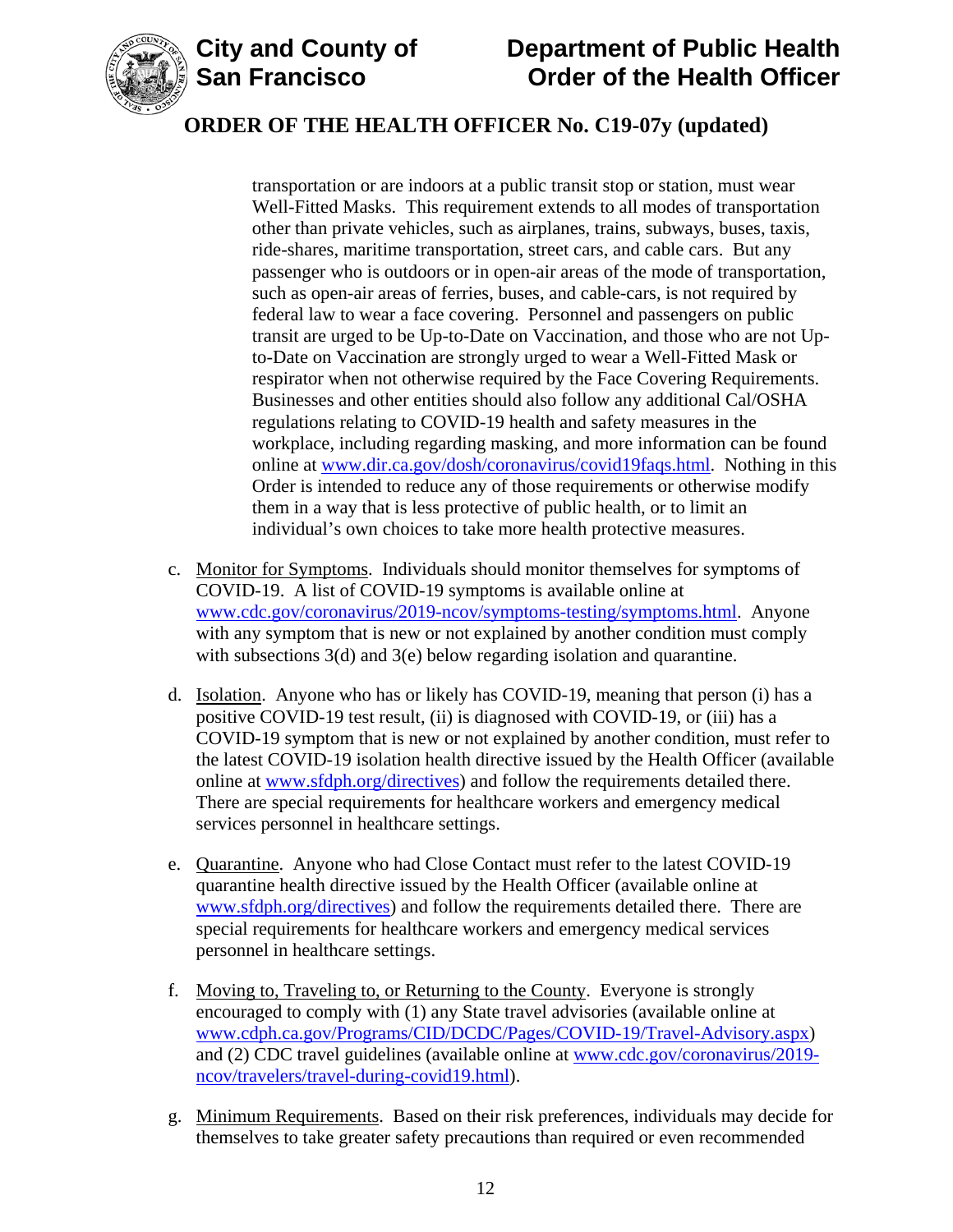

under this Order. Also, nothing in this section limits any requirements that apply under this Order to indoor public settings, indoor Mega-Events, or that Cal/OSHA or other State authority may impose on any indoor setting involving gatherings.

- 4. General Requirements for Businesses and Governmental Entities.
	- a. Vaccination. Businesses and governmental entities are generally encouraged to require Personnel and patrons to be Up-to-Date on Vaccination, meaning they are Vaccinated with a Complete Initial Series and have received a Booster when they are Booster-Eligible.
		- i. Vaccination or Testing Recommendation for Covered Indoor Businesses. The following Businesses ("Covered Businesses") are strongly encouraged (though not mandated) to require patrons and staff to provide either proof of being Up-to-Date on Vaccination (including receipt of a Booster once Booster-Eligible) or proof of a negative Test before entry or service:
			- Operators or hosts of establishments or events where food or drink is served indoors—including, but not limited to, dining establishments, bars, clubs, theaters, and entertainment venues.
			- Gyms, recreation facilities, yoga studios, dance studios, and other fitness establishments, where any patrons engage in cardiovascular, aerobic, strength training, or other exercise involving elevated breathing.
		- ii. Mega-Events. Operators and hosts of indoor Mega-Events are subject to the proof of vaccination or negative Test requirements for entry by patrons and staff set forth in Section 7 below.

And operators and hosts of indoor or outdoor Mega-Events are encouraged to consider requiring patrons and staff to provide proof that they are Up-to-Date on Vaccination (including proof of a Booster if Booster-Eligible) before entering the venue or outdoor area where the event is held.

#### b. Masking.

- i. Mask Requirements and Allowances. Businesses and governmental entities must follow the requirements for masking listed in this Order and Appendix A to this Order and may, but are not required by this Order, to require masks be worn indoors.
- ii. Providing a Well-Fitted Mask. Businesses and other entities subject to this Order are encouraged to provide a Well-Fitted Mask at no cost to people (patrons and Personnel) who do not have one upon entry inside the facility.
- c. Personnel Health Screening. Businesses and governmental entities should develop and implement a process for screening Personnel for COVID-19 symptoms, but this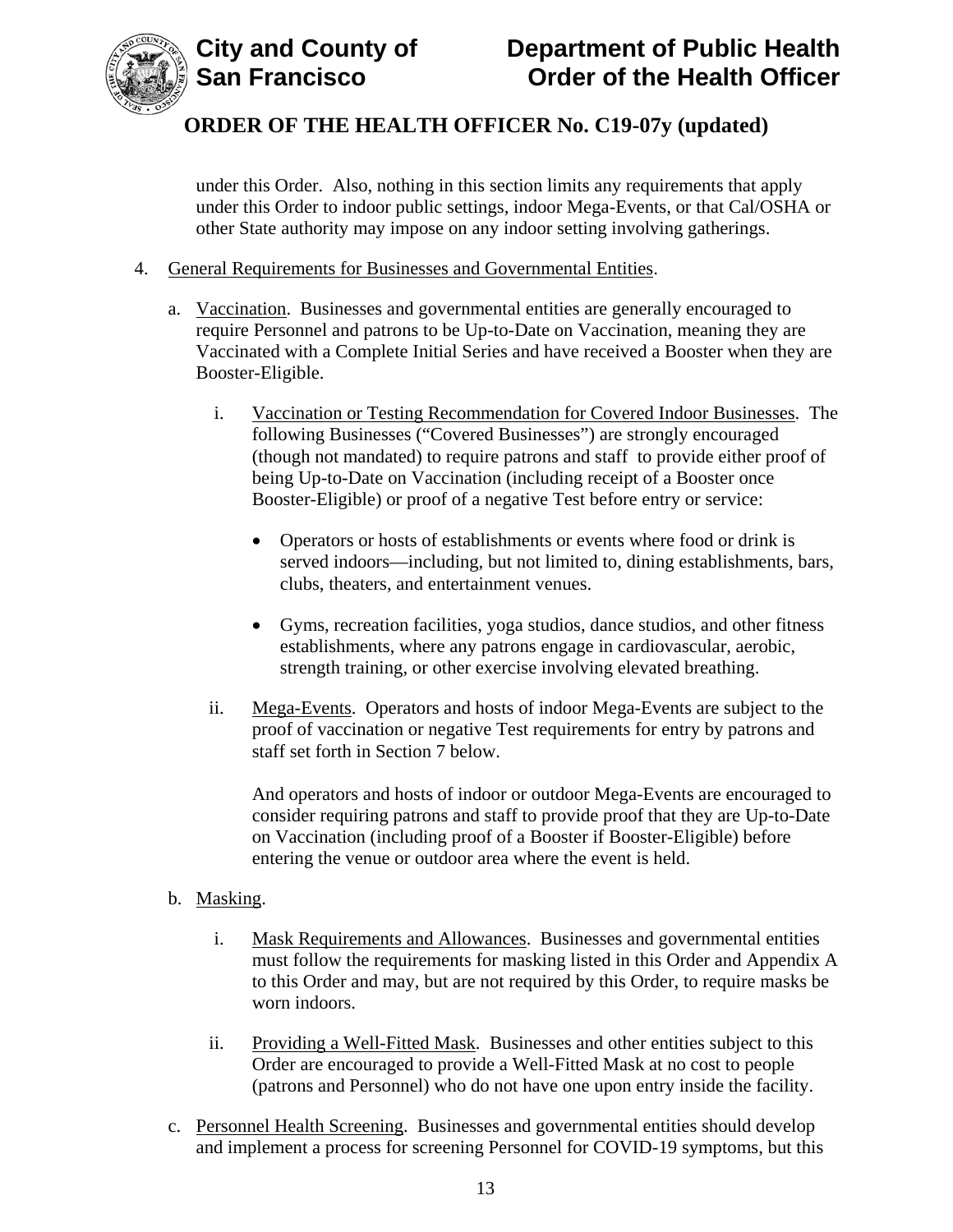



## **ORDER OF THE HEALTH OFFICER No. C19-07y (updated)**

requirement does not mean they must perform on-site screening of Personnel. Businesses and governmental entities should ask Personnel to evaluate their own symptoms before reporting to work. If Personnel have symptoms consistent with COVID-19, they should follow subsections 3(d) and 3(e) above. Businesses and governmental entities may be required to conduct such screenings for Personnel under Cal/OSHA's regulations. Businesses and other entities must adhere to applicable Cal/OSHA regulations relating to COVID-19 health and safety measures in the workplace and should frequently check for updates to those regulations such as by checking online at [www.dir.ca.gov/dosh/coronavirus/covid19faqs.html.](https://www.dir.ca.gov/dosh/coronavirus/covid19faqs.html)

- d. Businesses Must Allow Personnel to Stay Home When Sick. Businesses are required to follow Cal/OSHA regulations allowing Personnel to stay home where they have symptoms associated with COVID-19 that are new or not explained by another condition or if they have been diagnosed with COVID-19 (by a test or a clinician) even if they have no symptoms, and to not to have those Personnel return to work until they have satisfied certain conditions, all as further set forth in the Cal/OSHA rules. Also, Businesses must comply with California Senate Bill 114 (Labor Code, sections 248.6 and 248.7), which provides that employers with more than 25 employees must give every employee up to 80 hours of COVID-related sick leave retroactive to January 1, 2022 and through September 30, 2022 (pro-rated for less than full time employees), including that employees may use this paid sick leave to get vaccinated or for post-vaccination illness. Each Business is prohibited from taking any adverse action against any Personnel for staying home in any of the circumstances described in this subsection.
- e. Signage. All Businesses and governmental entities are encouraged to conspicuously post signage reminding individuals of the following COVID-19 prevention best practices to reduce transmission:

Get vaccinated and boosted;

Stay home if sick;

Wear a mask indoors if you are unvaccinated; and

Clean your hands.

Businesses and governmental entities are also encouraged to include in signage any custom requirements the business or entity requires of its patrons or Personnel regarding testing, vaccination, and masking. Sample signage is available online at [https://sf.gov/outreach-toolkit-coronavirus-covid-19.](https://sf.gov/outreach-toolkit-coronavirus-covid-19)

Operators or hosts of indoor Mega-Events (as provided in Section 7 below) must conspicuously post signage at entrances regarding pre-entry vaccination and Testing requirements.

f. Ventilation Guidelines. All Businesses and governmental entities with indoor operations are urged to review the Ventilation Guidelines and implement ventilation strategies for indoor operations as feasible. Nothing in this subsection limits any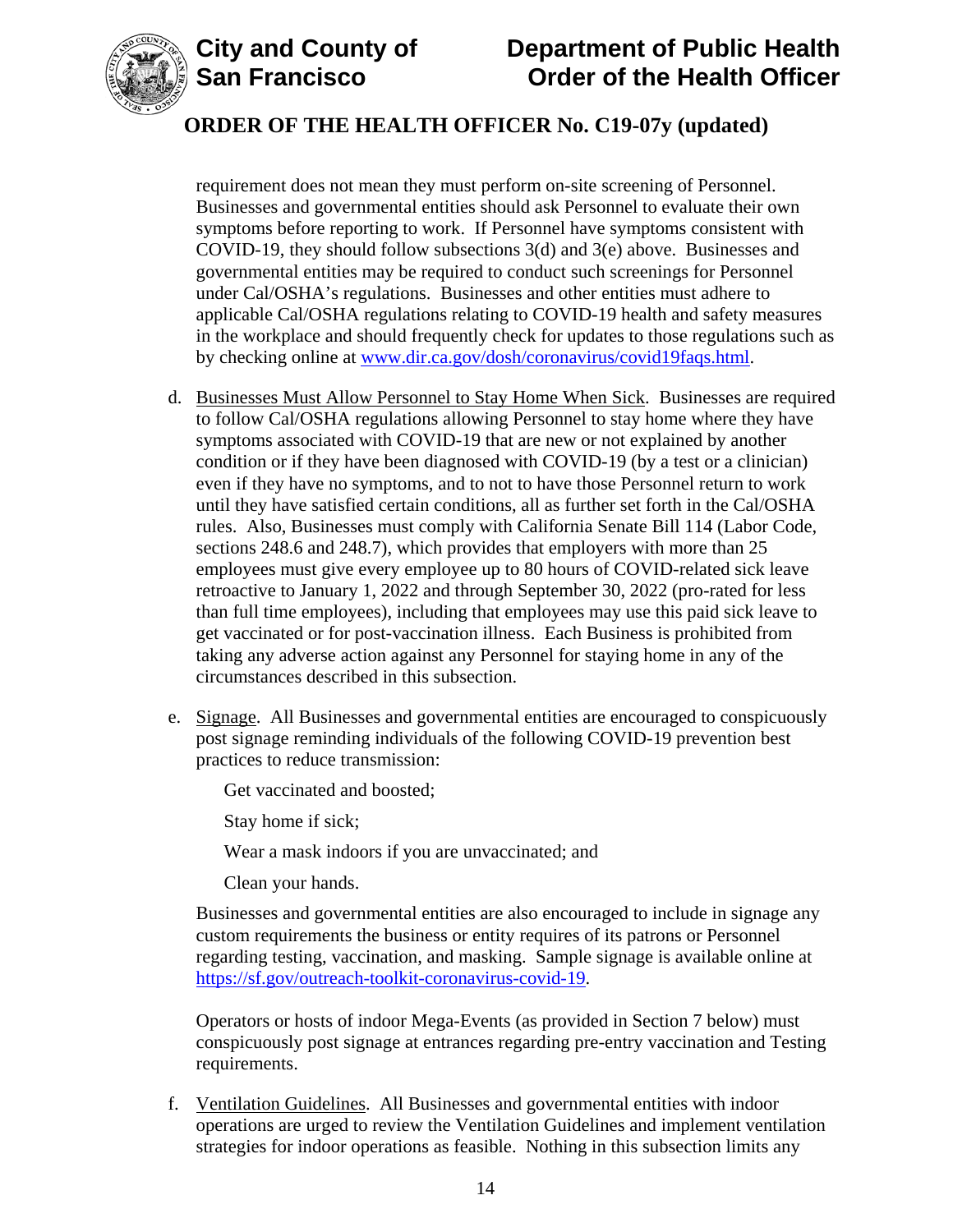

## **ORDER OF THE HEALTH OFFICER No. C19-07y (updated)**

ventilation requirements that apply to particular settings under federal, state, or local law.

g. Mandatory Reporting by Businesses and Governmental Entities. Consistent with Cal/OSHA regulations, Businesses and governmental entities must require that all Personnel immediately alert the Business or governmental entity if they test positive for COVID-19 and were present in the workplace either (1) within 48 hours before onset of symptoms or within 10 days after onset of symptoms if they were symptomatic; or (2) within 48 hours before the date on which they were tested or within 10 days after the date on which they were tested if they were asymptomatic. If a Business or governmental entity is concerned about a workplace outbreak among Personnel, it may get additional information [www.sfcdcp.org/covid19-positive](http://www.sfcdcp.org/covid19-positive-workplace)[workplace.](http://www.sfcdcp.org/covid19-positive-workplace) Businesses and governmental entities must also comply with all case investigation and contact tracing measures directed by DPH including providing any information requested within the timeframe provided by DPH, instructing Personnel to follow isolation and quarantine protocols specified by CDPH and Cal/OSHA and any additional protocols specified by DPH, and excluding positive cases and unvaccinated close contacts from the workplace during these isolation and quarantine periods.

Schools and Programs for Children and Youth are subject to separate reporting requirements set forth in Health Officer Directive Nos. 2020-33 and 2020-14, respectively, including as those directives are further updated in the future.

- h. Compliance with CDPH Vaccination Status Order's Mask Requirements. Businesses and governmental entities with Personnel in Acute Health Care Settings, Long-Term Care Settings, High-Risk Congregate Settings, and Other Health Care Settings—as those terms are defined in the CDPH Vaccination Status Order, available online at [www.cdph.ca.gov/Programs/CID/DCDC/Pages/COVID-19/Order-of-the-State-](https://www.cdph.ca.gov/Programs/CID/DCDC/Pages/COVID-19/Order-of-the-State-Public-Health-Officer-Unvaccinated-Workers-In-High-Risk-Settings.aspx)[Public-Health-Officer-Unvaccinated-Workers-In-High-Risk-Settings.aspx—](https://www.cdph.ca.gov/Programs/CID/DCDC/Pages/COVID-19/Order-of-the-State-Public-Health-Officer-Unvaccinated-Workers-In-High-Risk-Settings.aspx)must provide appropriate face coverings as required by the CDPH Vaccination Status Order.
- i. Minimum Requirements; Ability to Adopt More-Restrictive Measures. This Order establishes the minimum requirements related to COVID-19 protections. Nothing in this Order is intended to reduce any other federal, state, or local legal requirements or otherwise modify them in a way that is less protective of public health, or to limit an individual Business' or governmental entity's choices to take more health protective measures. Businesses or governmental entities may impose further restrictions that are more protective of public health than the minimum requirements or recommendations under this Order, including requiring patrons or Personnel to be Vaccinated with a Complete Initial Series or Up-to-Date on Vaccination, requiring them to wear a Well-Fitted Mask, requiring them to have a negative Test, or taking other more restrictive measures that are more protective of public health and meet their operational needs.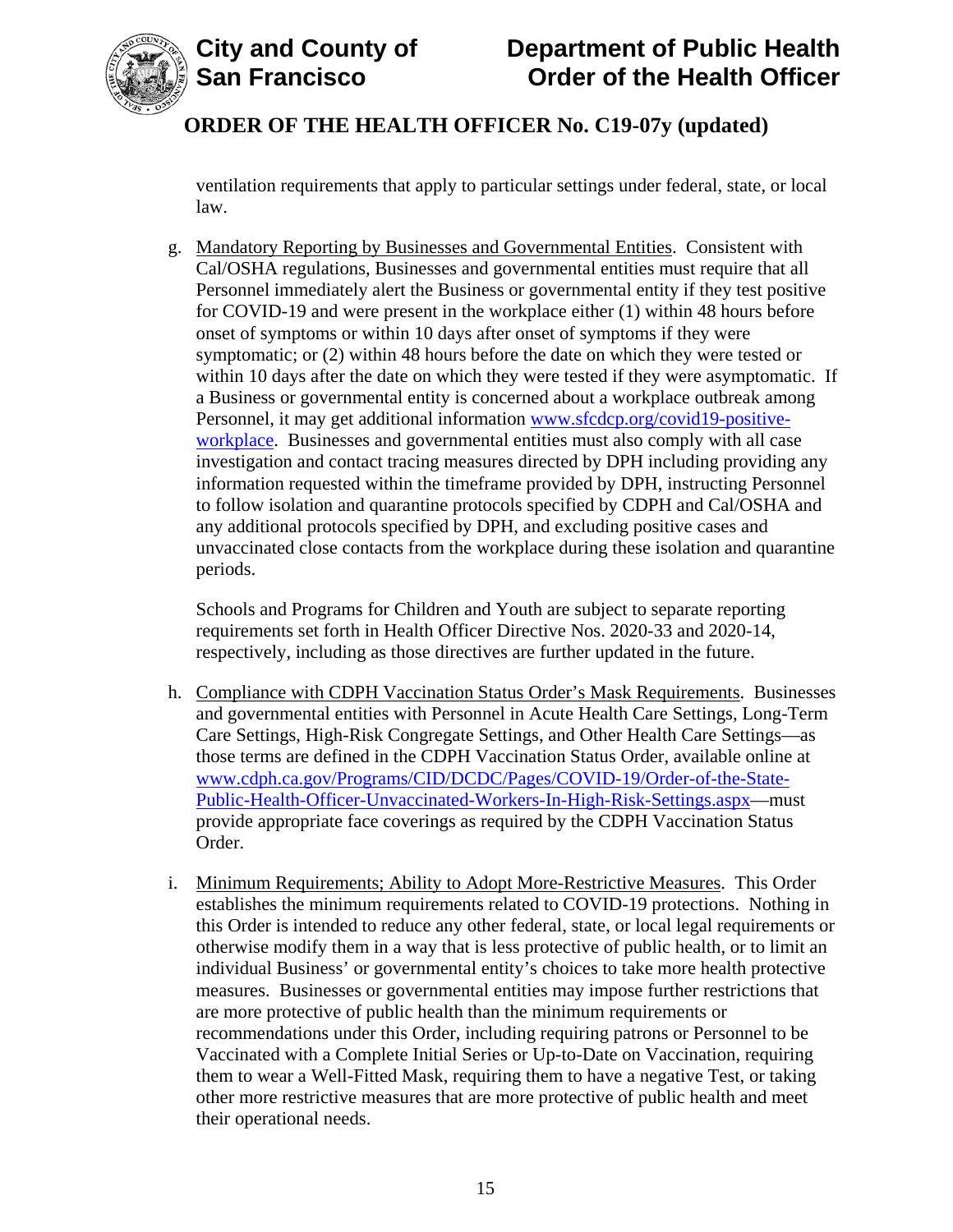



#### 5. Schools and Programs for Children and Youth

- a. Schools. Largely because many children are not yet Vaccinated with a Complete Initial Series or eligible for a Booster, schools must follow the health and safety requirements set forth in Health Officer Directive No. 2020-33, including as it may be amended in the future, to ensure the safety of all students and Personnel at the school site. All children who are Booster-Eligible (including under an emergency use authorization) are strongly urged to receive a Booster as soon as possible. Also, adult Personnel in TK-12 schools, including educators, aides, administrators, and other staff, are strongly encouraged to be Up-to-Date on Vaccination.
- b. Programs for Children and Youth. Largely because some children are not eligible to be vaccinated against COVID-19 at this time and many children are not yet Vaccinated with a Complete Initial Series or eligible for a Booster, the following Programs for Children and Youth must operate in compliance with the health and safety requirements set forth in Health Officer Directive No. 2020-14, including as it may be amended in the future: (1) group care facilities for children who are not yet in elementary school—including, for example, licensed childcare centers, daycares, family daycares, and preschools (including cooperative preschools); and (2) with the exception of schools, which are addressed in subsection (a) above, educational or recreational institutions or programs that provide care or supervision for school-aged children and youth—including for example, learning hubs, other programs that support and supplement distance learning in schools, school-aged childcare programs, youth sports programs, summer camps, and afterschool programs.
- c. Mega-Events. Operators or hosts of indoor events held at schools or under Programs for Children and Youth that meet the definition of an indoor Mega-Event must comply with the rules for indoor Mega-Events specified in Section 7 of this Order. Operators or hosts of such outdoor events are urged to follow the rules for outdoor Mega-Events.
- 6. Vaccination Requirements for Personnel in High-Risk Settings and Other Health Care Personnel.
	- a. High-Risk Settings. Except for some Personnel as provided in subsections (a)(iii), (b), and (c) below, and for Personnel exempt under subsection (d) below, all of the following requirements apply in High-Risk Settings:
		- i. Businesses and governmental entities with Personnel in High-Risk Settings must:
			- 1. As of September 30, 2021, ascertain vaccination status of all Personnel in High-Risk Settings who routinely work onsite;
			- 2. As of September 30, 2021, ensure that before entering or working in any High-Risk Setting, all Personnel who routinely work onsite have received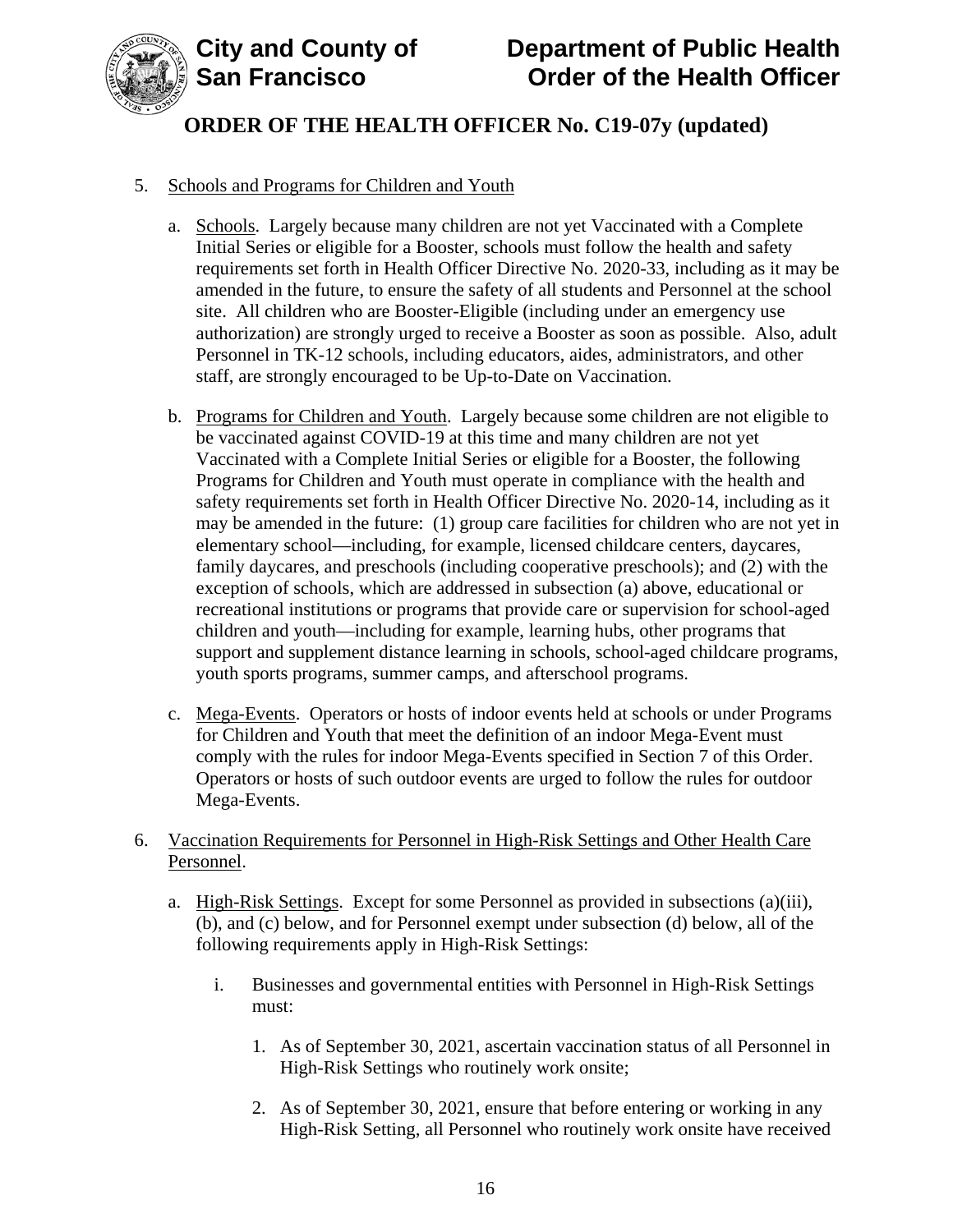

## **ORDER OF THE HEALTH OFFICER No. C19-07y (updated)**

their first dose of a one-dose COVID-19 vaccine regimen or their second dose of a two-dose COVID-19 vaccine regimen authorized to prevent COVID-19 by the FDA, including by way of an emergency use authorization, or by the World Health Organization. Until such Personnel are Vaccinated with a Complete Initial Series, they are subject to at least the minimum public health and safety requirements in subsection (a)(iv) below; and

3. As of March 1, 2022, ensure that all such Personnel who routinely work onsite, within 15 days of being Booster-Eligible, receive a Booster. And for the period between when such Personnel are Booster-Eligible but have not yet received one and when they become Up-to-Date on Vaccination (meaning one week after receipt of a Booster), the operator of the High-Risk Setting must ensure that each such person comply with the public health and safety requirements in subsection (a)(iv) below regarding testing even though they have already received their full initial course of vaccination. For clarity, those who are Booster-Eligible on or before February 14, 2022 must have received their Booster by March 1, 2022, and those who are Booster-Eligible after February 14, 2022 must receive it within 15 days after they become eligible.

And consistent with updated CDPH "Health Care Worker Vaccine Requirement" guidance (linked below in Section 6(b)), such Personnel who provide proof of COVID-19 infection after being Vaccinated with a Complete Initial Series (a "Recent Pre-Booster Infection") may defer Booster administration under this subsection for up to 90 days from the date of their first positive COVID-19 test or clinical diagnosis, which in some situations may extend the deadline for receipt of a Booster beyond March 1, 2022. Such Personnel who are not eligible for a Booster by March 1, 2022 must be in compliance no later than 15 days after the timeframe specified in this paragraph for receiving the Booster. Personnel with a deferral due to a proven COVID-19 infection must be in compliance no later than 15 days after the expiration of their deferral.

ii. As of September 30, 2021, Personnel who routinely work onsite in High-Risk Settings must have received their first dose of a one-dose COVID-19 vaccine regimen or their second dose of a two-dose COVID-19 vaccine regimen authorized to prevent COVID-19 by the FDA, including by way of an emergency use authorization, or by the World Health Organization. Until such Personnel are Vaccinated with a Complete Initial Series, they are subject to at least the minimum public health and safety requirements in subsection (a)(iv) below. Beginning on March 1, 2022, Personnel who routinely work onsite in High-Risk Settings must, within 15 days of being Booster-Eligible, receive a Booster. For clarity, those who are Booster-Eligible on or before February 14, 2022 must have received their Booster by March 1, 2022, and those who are Booster-Eligible after February 14, 2022 must receive it within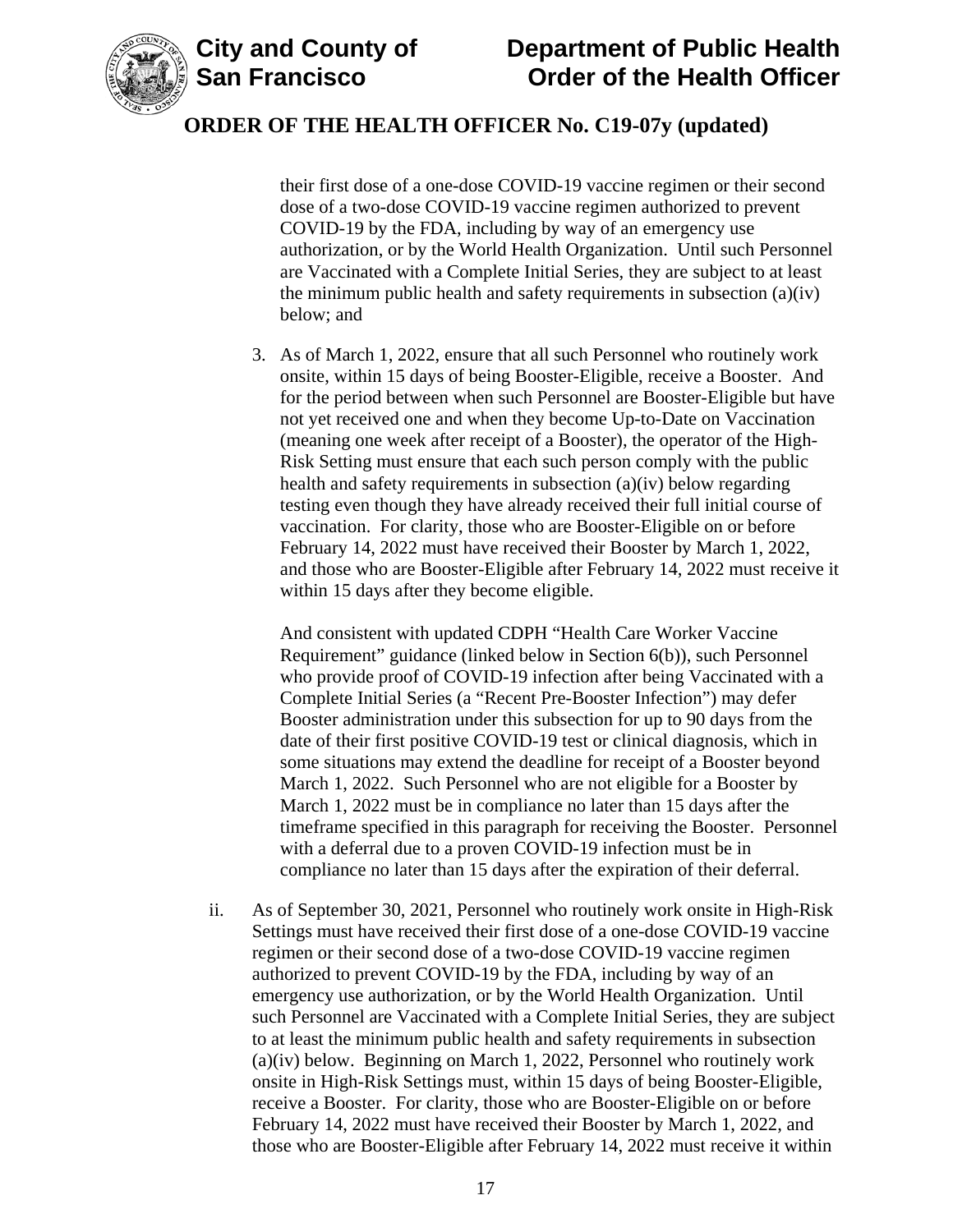



15 days after they become eligible. Personnel who are required by this subsection 6(a)(ii) to receive a Booster may use the Recent Pre-Booster Infection deferral described above in subsection  $6(a)(i)(3)$  and must be in compliance no later than 15 days after the expiration of the deferral described in that subsection.

iii. For purposes of this Order, Personnel who are not permanently stationed or regularly assigned to a High-Risk Setting but who in the course of their duties may enter or work in High-Risk Settings even on an intermittent or occasional basis or for short periods of time are considered to routinely work onsite in High-Risk Settings. Businesses and governmental entities with such Personnel are required to (1) ascertain vaccination status of all such Personnel and (2) ensure that before entering or working in any High-Risk Setting, all such Personnel are Vaccinated with a Complete Initial Series with any vaccine authorized to prevent COVID-19 by the FDA, including by way of an emergency use authorization, or by the World Health Organization, unless exempt under subsection (d) below. Additionally, as of September 29, 2021, all such Personnel must have received their first dose of a one-dose COVID-19 vaccine regimen or their second dose of a two-dose COVID-19 vaccine regimen authorized to prevent COVID-19 by the FDA, including by way of an emergency use authorization, or by the World Health Organization. Until such Personnel are Vaccinated with a Complete Initial Series, they are subject to at least the minimum public health and safety requirements in subsection (a)(iv) below. And as of March 1, 2022, Personnel who are not permanently stationed or regularly assigned to a High-Risk Setting but who in the course of their duties may enter or work in High-Risk Settings even on an intermittent or occasional basis or for short periods of time—including for example, but not limited to, paramedics, emergency medical technicians, police officers and other law enforcement, and attorneys who enter jail settings or other High-Risk Settings as part of their work—must, within 15 days of being Booster-Eligible, receive a Booster. For clarity, those who are Booster-Eligible on or before February 14, 2022 must have received their Booster by March 1, 2022, and those who are Booster-Eligible after February 14, 2022 must receive it within 15 days after they become eligible. Personnel who are required by this subsection 6(a)(iii) to receive a Booster may use the Recent Pre-Booster Infection deferral described above in subsection  $6(a)(i)(3)$  and must be in compliance no later than 15 days after the expiration of the deferral described in that subsection.

For purposes only of this subsection (iii), Businesses and governmental entities that have Personnel who are not permanently stationed or regularly assigned to a High-Risk Setting but who in the course of their duties may enter or work in High-Risk Settings even on an intermittent or occasional basis or for short periods of time as provided above, may qualify for a temporary extension beyond the March 1, 2022 deadline for such Personnel to receive a Booster, until no later than April 15, 2022, if they meet both of the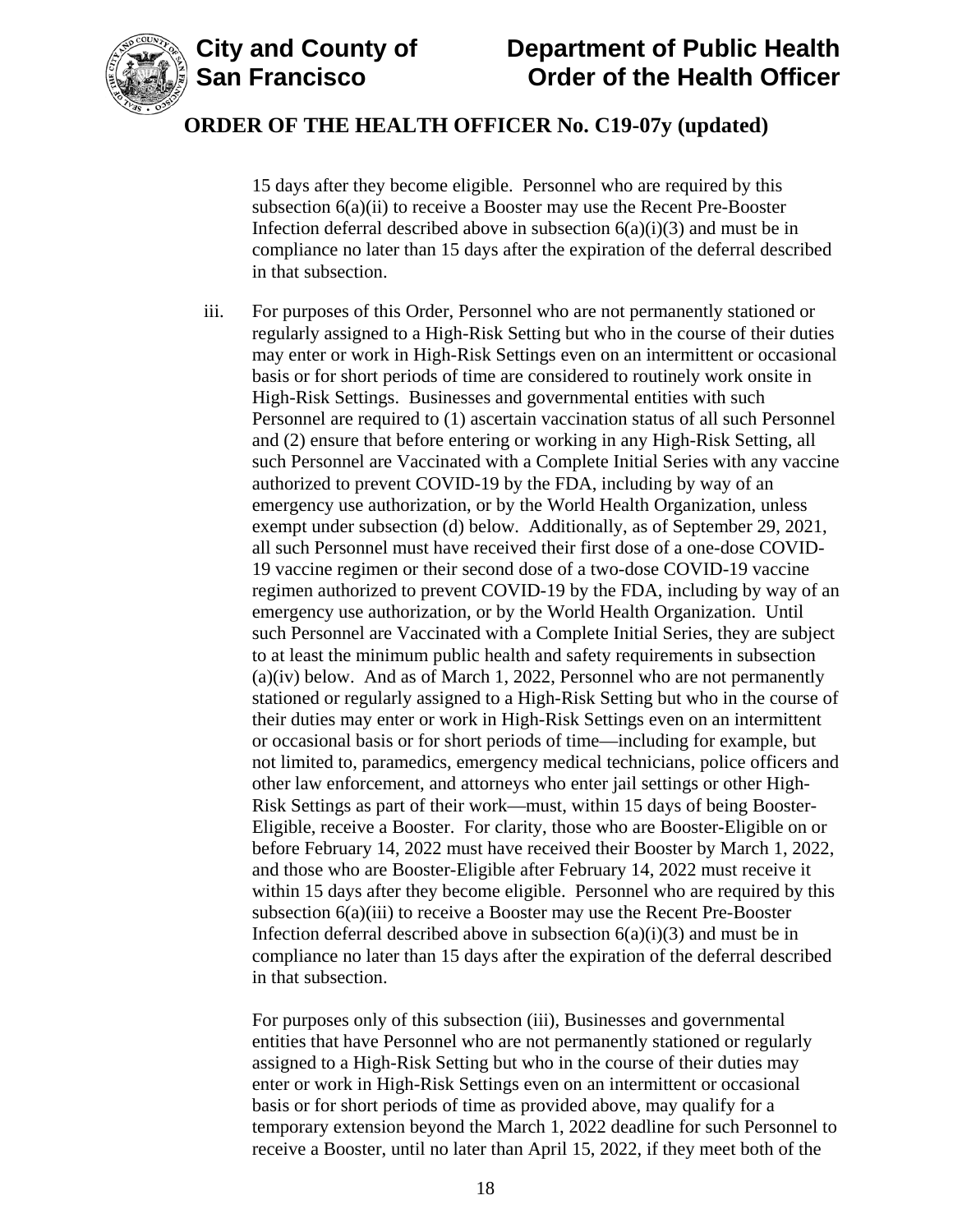



following criteria: (1) they determine that there is a critical staffing shortage (determined in writing by the chief executive officer or department head); and (2) they ensure that only such Personnel who are Vaccinated with a Complete Initial Series, are free of any COVID-19 symptom, who wear a Well-Fitted Mask, and who have a negative Test in the manner required by subsection (iv)(1) below may continue to work in the High-Risk Setting.

- iv. All Businesses and governmental entities subject to this Section 6 must require any Personnel who are exempt or who are otherwise not Up-to-Date on Vaccination (for clarity, the reference to these Personnel means any person who is Booster-Eligible for but not yet received a Booster or who has received a Booster for the seven days after receipt of the Booster before becoming Upto-Date on Vaccination) to comply with at least the following public health and safety measures:
	- 1. get Tested for COVID-19 at least once a week—and at least twice a week for Personnel who are in general acute care hospitals, skilled nursing facilities, intermediate care facilities, and jails—using either a nucleic acid (including polymerase chain reaction (PCR)) or antigen test; and
	- 2. at all times at the worksite in the High-Risk Setting wear a face covering in compliance with the State Public Health Officer Order of July 26, 2021 ("CDPH Vaccination Status Order"), available at [https://www.cdph.ca.gov/Programs/CID/DCDC/Pages/COVID-19/Order](https://www.cdph.ca.gov/Programs/CID/DCDC/Pages/COVID-19/Order-of-the-State-Public-Health-Officer-Unvaccinated-Workers-In-High-Risk-Settings.aspx)[of-the-State-Public-Health-Officer-Unvaccinated-Workers-In-High-Risk-](https://www.cdph.ca.gov/Programs/CID/DCDC/Pages/COVID-19/Order-of-the-State-Public-Health-Officer-Unvaccinated-Workers-In-High-Risk-Settings.aspx)[Settings.aspx.](https://www.cdph.ca.gov/Programs/CID/DCDC/Pages/COVID-19/Order-of-the-State-Public-Health-Officer-Unvaccinated-Workers-In-High-Risk-Settings.aspx)

Because of the COVID-19 risks to any exempt Personnel who are not Upto-Date on Vaccination, the High-Risk Setting must provide such Personnel, on request, with a well-fitting non-vented N95 respirator and strongly encourage such Personnel to wear that respirator at all times when working with patients, residents, clients, or incarcerated people.

Regular testing and masking as required under this Section 6 are not as protective of public health as being Up-to-Date on Vaccination in helping prevent transmission of COVID-19; accordingly, those measures are a minimum safety requirement for exempt Personnel in High-Risk Settings. Businesses and governmental entities subject to this Section 6 may require additional safety measures for such Personnel. For example, factors a Business or governmental entity may consider in determining appropriate safety measures for exempt Personnel include, but are not limited to:

a) Whether the Personnel will place other people at risk of transmission of COVID-19 because they are required to come into contact (including on an emergency basis) with other Personnel or with persons whose vaccination status is unknown, who are not yet eligible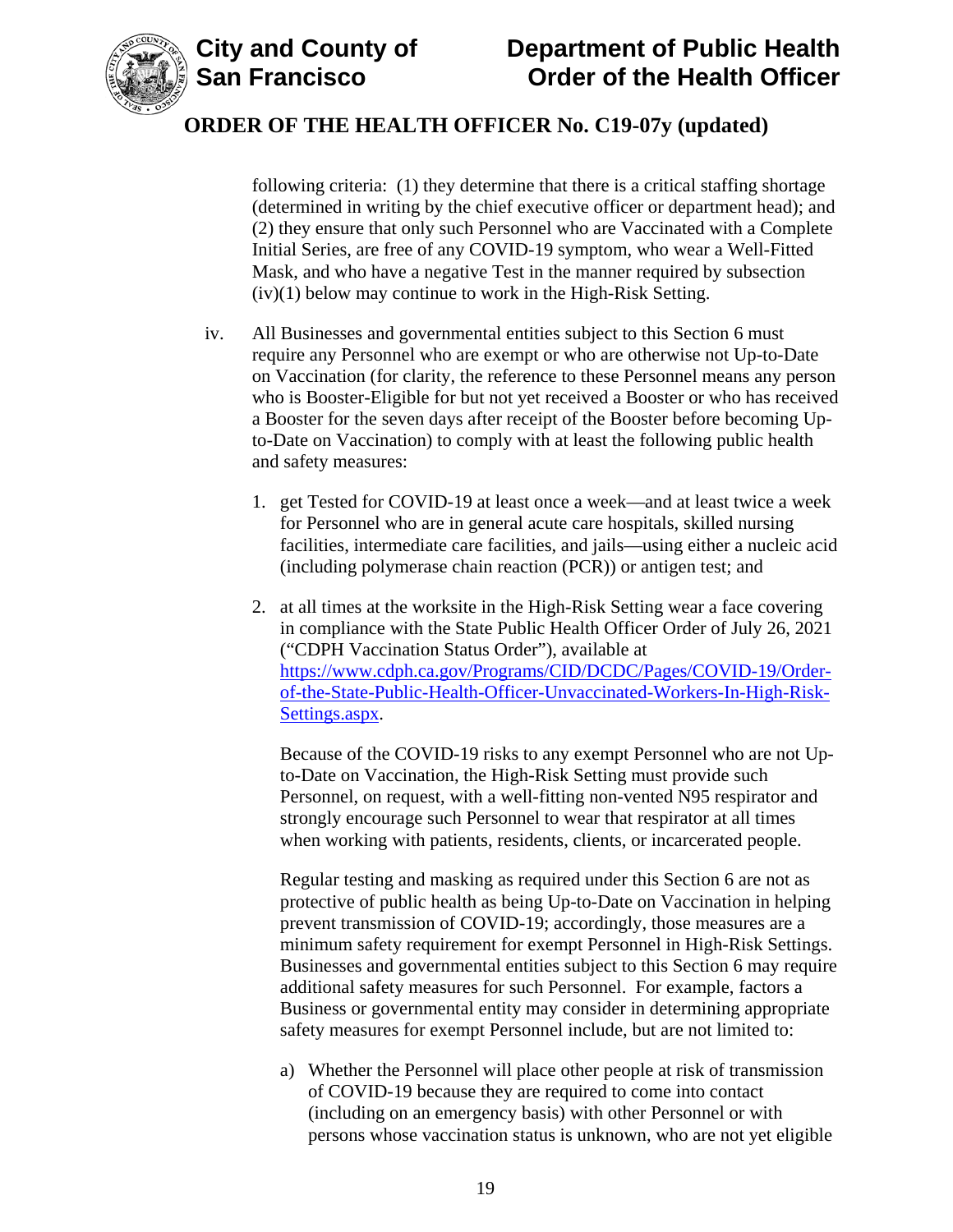

for the vaccine, or who are members of a vulnerable population (*e.g.*, the elderly, incarcerated people, and acute care patients);

- b) The type and frequency of testing available to the Personnel and whether the Business or governmental entity has the ability to provide testing to Personnel, without relying on public health resources, and track the requisite testing;
- c) Whether the Business or governmental entity can ensure compliance with the mask mandate whenever the Personnel are around other people in the workplace; and
- d) Whether the proposed accommodation imposes an undue burden because it is costly, infringes on other Personnel's job rights or benefits, compromises workplace safety, decreases workplace efficiency, or requires other Personnel to do more than their share of potentially hazardous or burdensome work.

Nothing under the Order limits the ability of a Business or governmental entity under applicable law to determine whether they are unable to offer a reasonable accommodation to unvaccinated Personnel with an approved exemption and to exclude such exempt Personnel from a High-Risk Setting.

- v. All Businesses and governmental entities subject to this Section 6 must, consistent with applicable privacy laws and regulations, maintain records of employee vaccination or exemption status.
- vi. All Businesses and governmental entities subject to this Section 6 must provide these records to the Health Officer or other public health authorities promptly upon request, and in any event no later than the next business day after receiving the request.
- vii. This mandated vaccination schedule allows Businesses, governmental entities, and affected Personnel adequate time to comply with this Order. In the interest of protecting residents of High-Risk Settings, Personnel, and their families, Businesses, governmental entities, and affected Personnel are strongly urged to meet these vaccination requirements as soon as possible.

For clarity, this requirement applies to Personnel in other buildings in a site containing a High-Risk Setting, such as a campus or other similar grouping of related buildings, where such Personnel do any of the following: (i) access the acute care or patient, resident, client, or incarcerated person areas of the High-Risk Setting; or (ii) work in-person with patients, residents, clients, or incarcerated people who visit those areas. All people in San Francisco who work in a clinical setting with a population that is more vulnerable to COVID-19 are strongly urged to be Up-to-Date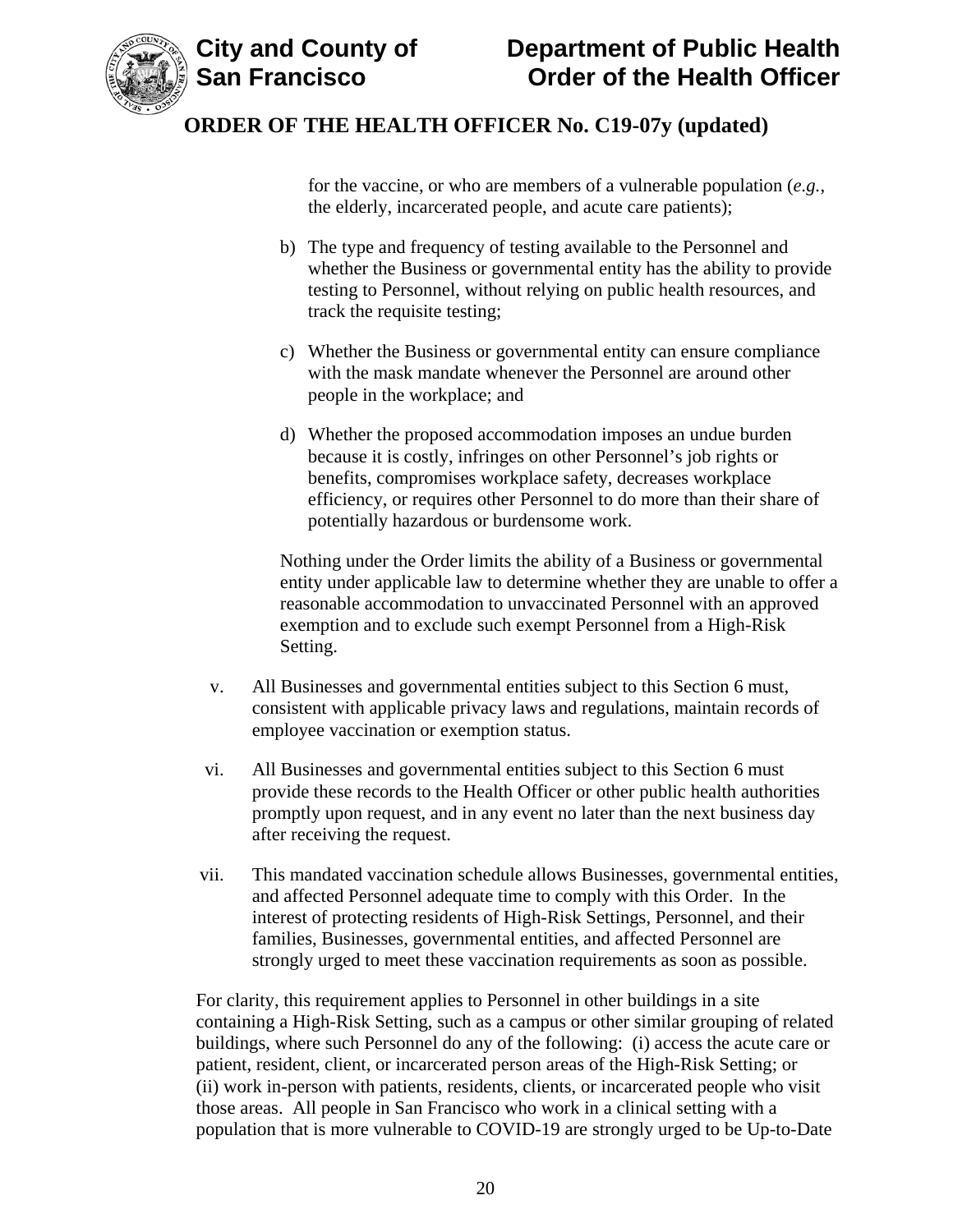



on Vaccination, including receiving a Booster as soon as Booster-Eligible.

If a person covered by the requirements of this Section 6 to be Up-to-Date on Vaccination recently had COVID-19 when that person would otherwise have been Booster-Eligible based on the period since becoming Vaccinated with a Complete Initial Series, then that person should try to obtain the Booster as soon as possible at least 10 days after recovering and ending isolation. But to continue working in the High-Risk Setting that person does not need to receive the Booster until 30 days after recovering from infection and discontinuing isolation, unless a healthcare provider recommends in a note that the Booster be delayed for a longer specified period.

b. CDPH Requirements For Adult Care Facilities, Direct Care Workers, Other Health Care Workers, and Pharmacists. Businesses and governmental entities with Personnel in certain types of facilities and contexts, including those that provide health care, certain other care services, services in congregate settings, and the Personnel who work in those settings must comply with the following CDPH Orders and All Facilities Letters, including as they are updated in the future, which require Personnel of such Businesses and governmental entities to be Up-to-Date on Vaccination, including receipt of a Booster when Booster-Eligible, unless exempt under those Orders and All Facilities Letters by the deadlines listed in each order or letter:

"Adult Care Facilities and Direct Care Worker Vaccine Requirement", updated February 22, 2022, available online at

[www.cdph.ca.gov/Programs/CID/DCDC/Pages/COVID-19/Order-of-the-State-](https://www.cdph.ca.gov/Programs/CID/DCDC/Pages/COVID-19/Order-of-the-State-Public-Health-Officer-Adult-Care-Facilities-and-Direct-Care-Worker-Vaccine-Requirement.aspx)[Public-Health-Officer-Adult-Care-Facilities-and-Direct-Care-Worker-Vaccine-](https://www.cdph.ca.gov/Programs/CID/DCDC/Pages/COVID-19/Order-of-the-State-Public-Health-Officer-Adult-Care-Facilities-and-Direct-Care-Worker-Vaccine-Requirement.aspx)[Requirement.aspx](https://www.cdph.ca.gov/Programs/CID/DCDC/Pages/COVID-19/Order-of-the-State-Public-Health-Officer-Adult-Care-Facilities-and-Direct-Care-Worker-Vaccine-Requirement.aspx)

"Health Care Worker Vaccine Requirement", updated February 22, 2022, available online at [www.cdph.ca.gov/Programs/CID/DCDC/Pages/COVID-19/Order-of-the-](https://www.cdph.ca.gov/Programs/CID/DCDC/Pages/COVID-19/Order-of-the-State-Public-Health-Officer-Health-Care-Worker-Vaccine-Requirement.aspx)[State-Public-Health-Officer-Health-Care-Worker-Vaccine-Requirement.aspx](https://www.cdph.ca.gov/Programs/CID/DCDC/Pages/COVID-19/Order-of-the-State-Public-Health-Officer-Health-Care-Worker-Vaccine-Requirement.aspx)

"Coronavirus Disease 2019 (COVID-19) Testing, Vaccination Verification and Personal Protective Equipment for Health Care Personnel (HCP) at Health Care Facilities" (AFL 21-29.3), updated February 22, 2022, available online at [www.cdph.ca.gov/Programs/CHCQ/LCP/Pages/AFL-21-29.aspx](https://www.cdph.ca.gov/Programs/CHCQ/LCP/Pages/AFL-21-29.aspx)

"Coronavirus Disease 2019 (COVID-19) Testing, Vaccination Verification and Personal Protective Equipment for Health Care Personnel (HCP) at the Various Types of Intermediate Care Facilities" (AFL 21-30.3), updated February 22, 2022, available online at [www.cdph.ca.gov/Programs/CHCQ/LCP/Pages/AFL-21-30.aspx](https://www.cdph.ca.gov/Programs/CHCQ/LCP/Pages/AFL-21-30.aspx)

"Coronavirus Disease 2019 (COVID-19) Vaccine Requirement for Healthcare Personnel (HCP)" (AFL 21-34.3), updated February 22, 2022, available online at [www.cdph.ca.gov/Programs/CHCQ/LCP/Pages/AFL-21-34.aspx.](https://www.cdph.ca.gov/Programs/CHCQ/LCP/Pages/AFL-21-34.aspx)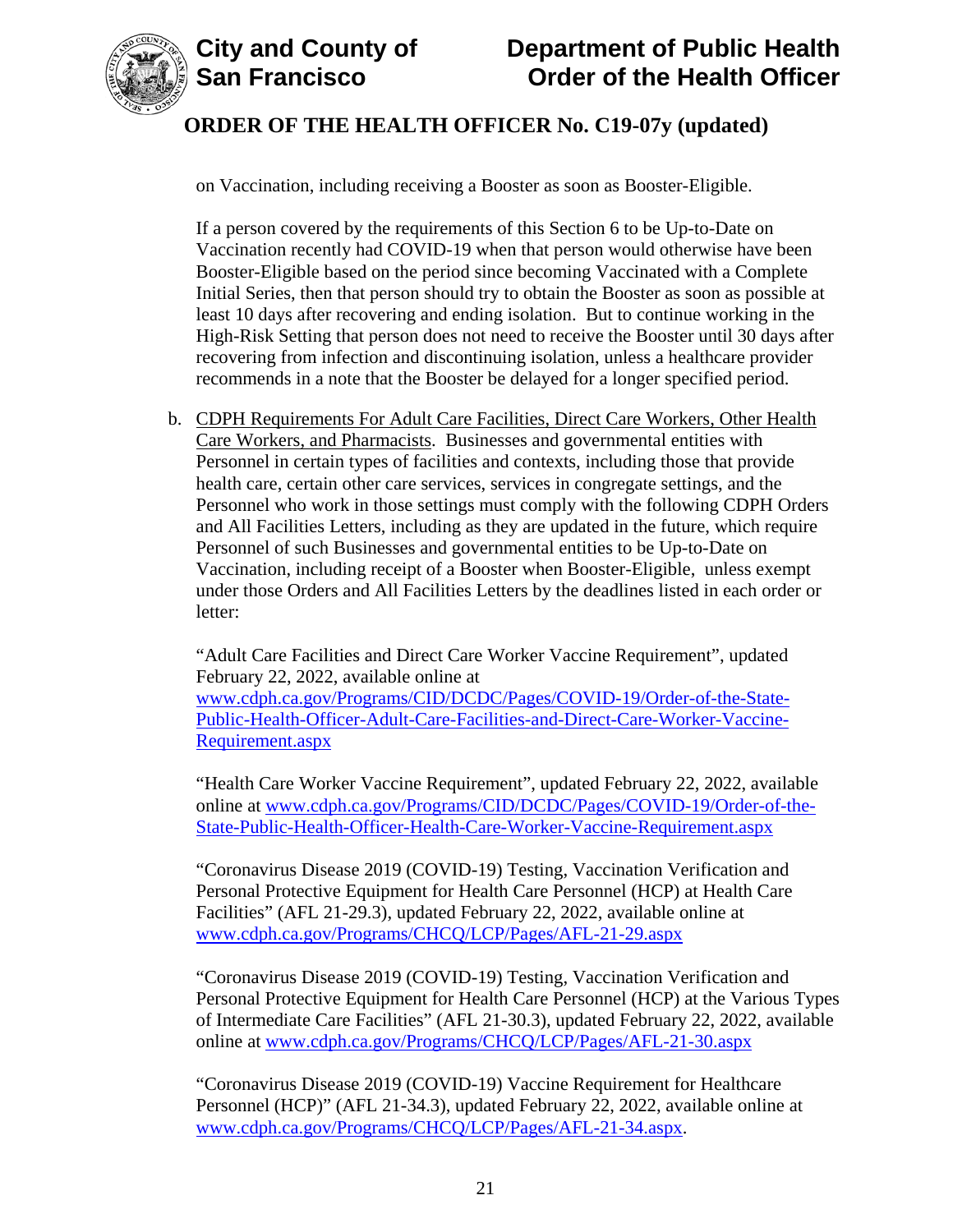



## **ORDER OF THE HEALTH OFFICER No. C19-07y (updated)**

- c. Dental Offices. Personnel who provide healthcare in dental offices are considered to provide care in "Clinics & Doctor Offices (including behavioral health, surgical)" under the following CDPH order and must comply with the requirements in that order: "Health Care Worker Vaccine Requirement", updated February 22, 2022, available online at [www.cdph.ca.gov/Programs/CID/DCDC/Pages/COVID-19/Order](https://www.cdph.ca.gov/Programs/CID/DCDC/Pages/COVID-19/Order-of-the-State-Public-Health-Officer-Health-Care-Worker-Vaccine-Requirement.aspx)[of-the-State-Public-Health-Officer-Health-Care-Worker-Vaccine-Requirement.aspx.](https://www.cdph.ca.gov/Programs/CID/DCDC/Pages/COVID-19/Order-of-the-State-Public-Health-Officer-Health-Care-Worker-Vaccine-Requirement.aspx)
- d. Limited Exemptions. Personnel covered by this Section 6 may be exempt from the vaccination requirements under this section only upon providing the requesting Business or governmental entity a declination form stating either of the following: (1) the individual is declining vaccination based on Religious Beliefs or (2) the individual is excused from receiving any COVID-19 vaccine due to Qualifying Medical Reasons. A sample ascertainment and declination form is available online at [www.sfdph.org/dph/covid-19/files/declination.pdf.](https://www.sfdph.org/dph/covid-19/files/declination.pdf) As to declinations for Qualifying Medical Reasons, to be eligible for this exemption Personnel must also provide to their employer or the Business a written statement signed by a physician, nurse practitioner, or other licensed medical professional practicing under the license of a physician stating that the individual qualifies for the exemption (but the statement should not describe the underlying medical condition or disability) and indicating the probable duration of the individual's inability to receive the vaccine (or if the duration is unknown or permanent, so indicate). As to declinations based on Religious Beliefs, a Business or governmental entity may seek additional information as allowed or required by applicable law to determine whether Personnel have a qualifying Religious Belief. Personnel who qualify for and are granted by the employing Business or governmental entity an exemption due to Religious Beliefs or Qualifying Medical Reasons, as provided above, must still follow at least the minimum health and safety requirements in subsection (a)(iv), above. Nothing in this Order is intended to limit any Business's or governmental entity's ability under applicable law to determine whether they are able to offer a reasonable accommodation to Personnel with an approved exemption. Because testing and masking is not as effective as being Up-to-Date on Vaccination at preventing the spread of COVID-19, a Business may determine that the minimum requirements in subsection (a)(iv) above are not sufficient to protect the health and safety of people in High-Risk Settings.
- e. Record Keeping Requirements. Businesses or governmental entities subject to this Section 6 must maintain records with following information:
	- i. For Personnel who are Vaccinated with a Complete Initial Series, and also for Personnel where being Up-to-Date on Vaccination is required by this Order: (1) full name and date of birth; (2) vaccine manufacturer; and (3) date of vaccine administration (for first dose and, if applicable, all subsequent doses required by this Order). Nothing in this subsection is intended to prevent an employer from requesting additional information or documentation to verify vaccination status, to the extent permissible under the law.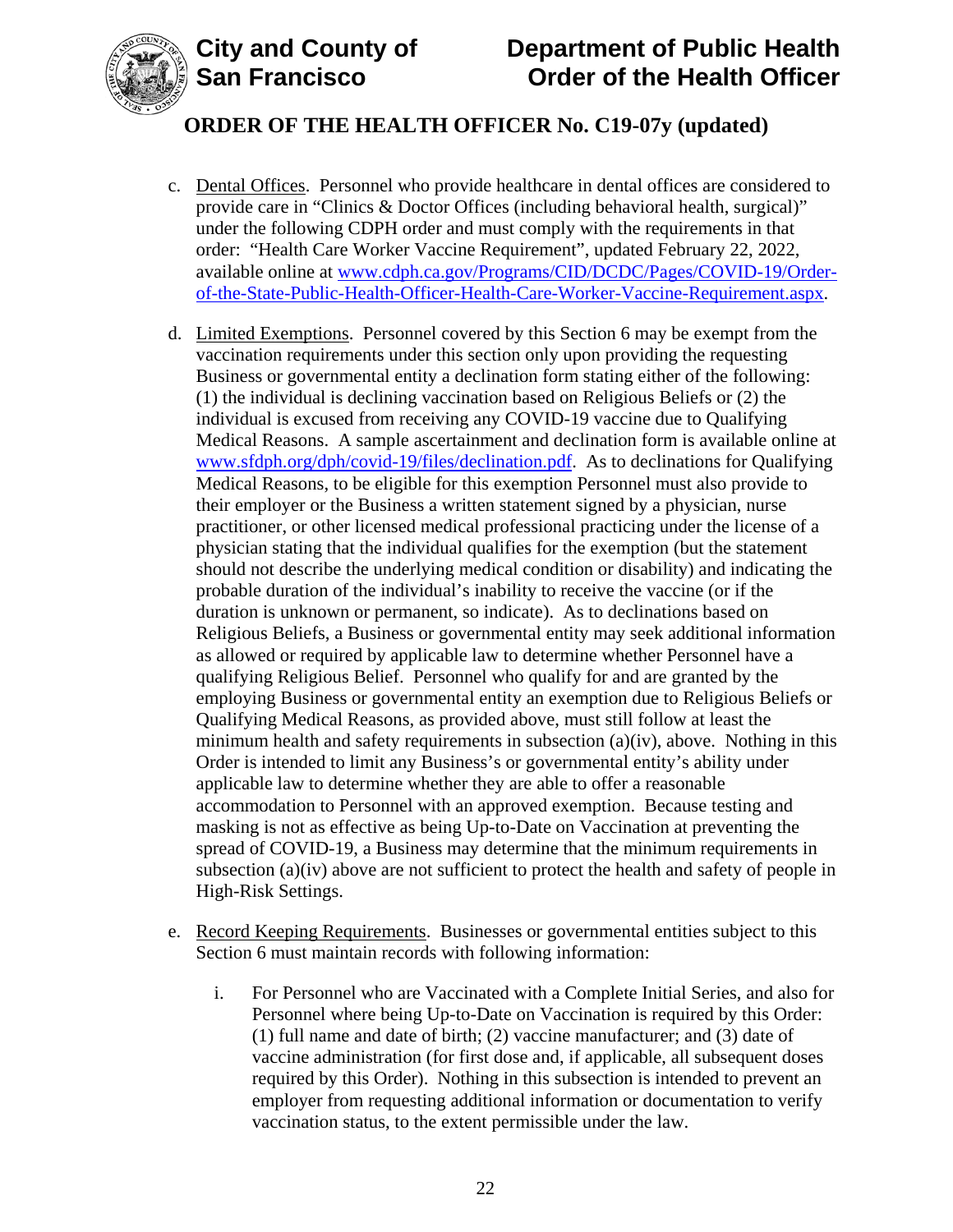

- ii. For unvaccinated Personnel: signed declination forms with written health care provider's statement where applicable, as described in subsection (d) above.
- f. Compliance with CDPH Orders. In addition to the requirements set forth above:
	- i. Until any more health protective requirements in this section take effect, Businesses and governmental entities with Personnel in High-Risk Settings must comply with the requirements of the CDPH Vaccination Status Order; and
	- ii. Businesses and governmental entities with Personnel in adult care facilities and Other Health Care Settings—as that term is defined in the CDPH Vaccination Status Order—must be in full compliance with the requirements of the CDPH Vaccination Status Order.
	- iii. Businesses and governmental entities with Personnel who provide services or work in facilities covered by the State Public Health Officer Order of August 5, 2021, updated most recently on February 22, 2022 (titled "Health Care Worker Vaccine Requirement"), must comply with the requirements of that order, including as that order may be amended in the future. See [www.cdph.ca.gov/Programs/CID/DCDC/Pages/COVID-19/Order-of-the-](https://www.cdph.ca.gov/Programs/CID/DCDC/Pages/COVID-19/Order-of-the-State-Public-Health-Officer-Health-Care-Worker-Vaccine-Requirement.aspx)[State-Public-Health-Officer-Health-Care-Worker-Vaccine-Requirement.aspx.](https://www.cdph.ca.gov/Programs/CID/DCDC/Pages/COVID-19/Order-of-the-State-Public-Health-Officer-Health-Care-Worker-Vaccine-Requirement.aspx)
- g. Cooperation with Public Health Authorities. Businesses or governmental entities with Personnel subject to this Section 6 must cooperate with Health Officer or DPH requests for records, documents, or other information regarding the Business or governmental entity's implementation of these vaccination requirements. This cooperation includes, but is not limited to, identifying all jobs or positions within the organization and describing: (1) whether a given job or position is subject to the vaccination requirements of this Section 6, (2) how the Business or governmental entity determined a job or position is subject to vaccination requirements of this Section 6, and (3) how the Business or governmental entity is ensuring full compliance with the vaccination requirements set forth in this Section 6. Complete responses to these requests must be provided to the Health Officer or DPH promptly upon request, and in any event within three business days after receiving the request.
- h. Chart. For convenience of reference, a chart summarizing which settings and Personnel are subject to which state and local vaccination requirements is available at [https://www.sfdph.org/dph/alerts/files/C19-07-State-and-Local-Mandates-Chart.pdf.](https://www.sfdph.org/dph/alerts/files/C19-07-State-and-Local-Mandates-Chart.pdf)
- 7. Mega-Events.
	- a. Compliance with State's Post-Blueprint Guidance. All Businesses, governmental entities, and other organizations hosting Mega-Events, including when held at schools or under Programs for Children and Youth as provided in Section 5 above, must comply with the requirements in the State's Post-Blueprint Guidance for indoor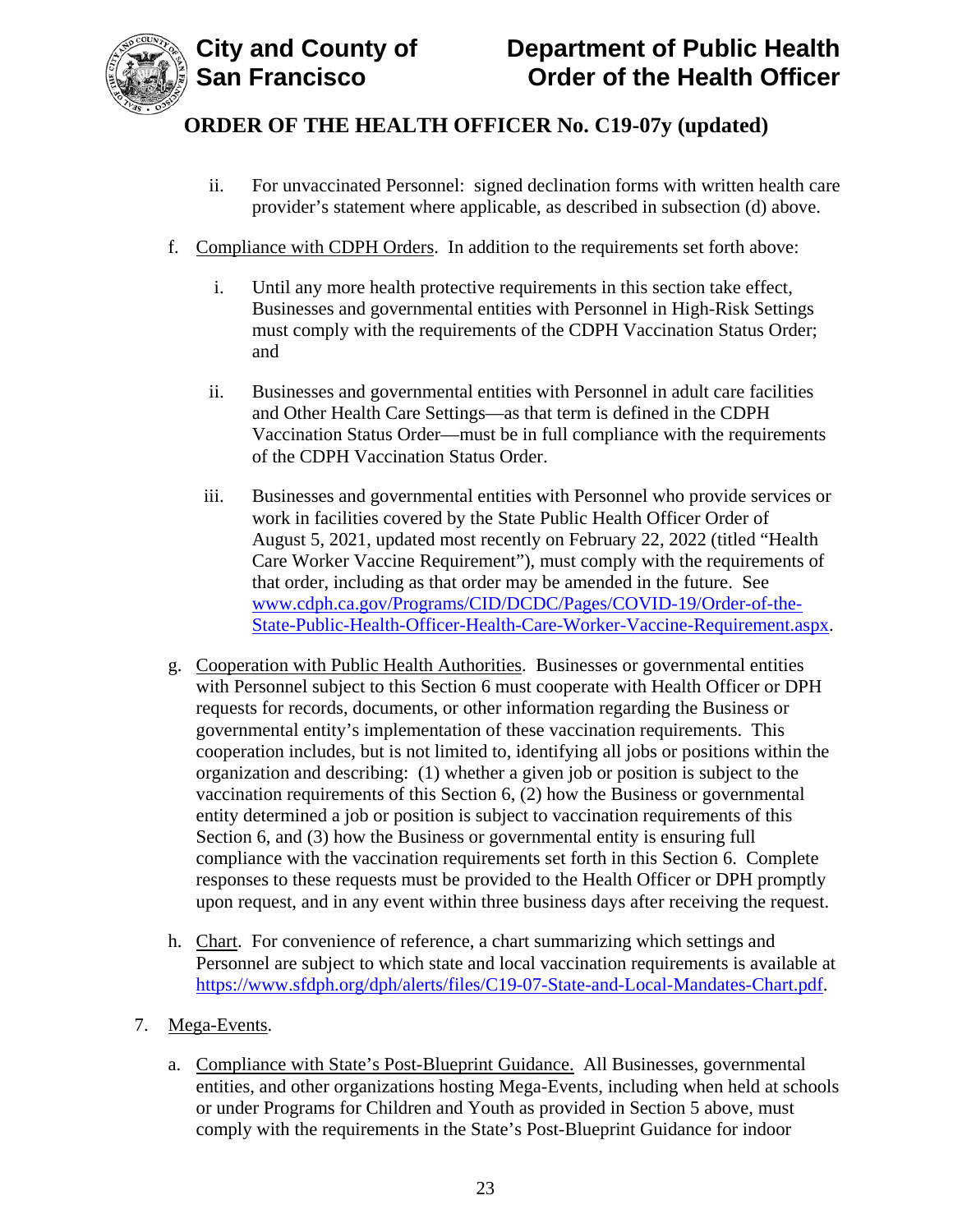



Mega-Events, available online at [www.cdph.ca.gov/Programs/CID/DCDC/Pages/COVID-19/Beyond-Blueprint-](https://www.cdph.ca.gov/Programs/CID/DCDC/Pages/COVID-19/Beyond-Blueprint-Framework.aspx)[Framework.aspx,](https://www.cdph.ca.gov/Programs/CID/DCDC/Pages/COVID-19/Beyond-Blueprint-Framework.aspx) and are strongly urged to follow the recommendations in the State's Post-Blueprint Guidance for outdoor Mega-Events.

#### b. Vaccine Verification or Negative Test Requirements.

i. Patron Vaccination or Testing Pre-Entry Requirements. Operators or hosts of indoor Mega-Events must require all patrons to show proof, before entering the facility, of either a) being Vaccinated with a Complete Initial Series or b) having had a negative COVID-19 Test taken within one day (for antigen tests) or two days (for PCR tests) before entry into the facility. For multi-day indoor Mega-Events, patrons are not required to be Tested more than twice each week so long as each Test is done at least three days apart. Patrons age five to 11 (or their parents or guardians) must show for each such child either proof of being Vaccinated with a Complete Initial Series or a negative COVID-19 test taken within one day (for antigen tests) or two days (for PCR tests) before entry into the facility. Patrons age two to four (or their parents or guardians) must show for each such child proof of a negative COVID-19 test taken within one day (for antigen tests) or two days (for PCR tests) before entry into the facility.

Operators or hosts of indoor Mega-Events may not accept a written selfattestation as proof of being Vaccinated with a Complete Initial Series. For proof of a Test, self-administered antigen testing is not acceptable at this time unless there is third-party verification—the Business must require proof of a negative Test as outlined by CDPH's guidance in the section titled "What can be used as proof of a negative pre-entry test in settings where pre-entry testing is required?", available online at

[www.cdph.ca.gov/Programs/CID/DCDC/Pages/COVID-19/Updated-COVID-](https://www.cdph.ca.gov/Programs/CID/DCDC/Pages/COVID-19/Updated-COVID-19-Testing-Guidance.aspx#pre-entry-testing)[19-Testing-Guidance.aspx#pre-entry-testing.](https://www.cdph.ca.gov/Programs/CID/DCDC/Pages/COVID-19/Updated-COVID-19-Testing-Guidance.aspx#pre-entry-testing) And consistent with State rules, operators or hosts of indoor Mega-Events are required to cross check proof of being Vaccinated with a Complete Initial Series or proof of negative COVID-19 test, as provided below, for each patron age 18 and up against a photo identification, unless photo identification is integrated into the digital COVID-19 vaccine record. Under no circumstance—including in response to a claim by a patron of an exemption of any kind—is the operator or host of an indoor Mega-Event allowed to admit a patron (except children under age two) who has not shown, as listed in this subsection, proof of either being Vaccinated with a Complete Initial Series or of a negative Test. All patrons are still strongly encouraged to be Up-to-Date on Vaccination, including receipt of a Booster as soon as eligible.

ii. Staff Vaccination or Testing Pre-Entry Requirements. Operators or hosts of indoor Mega-Events must require all staff to show proof, before entering the facility, of either (1) being Vaccinated with a Complete Initial Series or (2)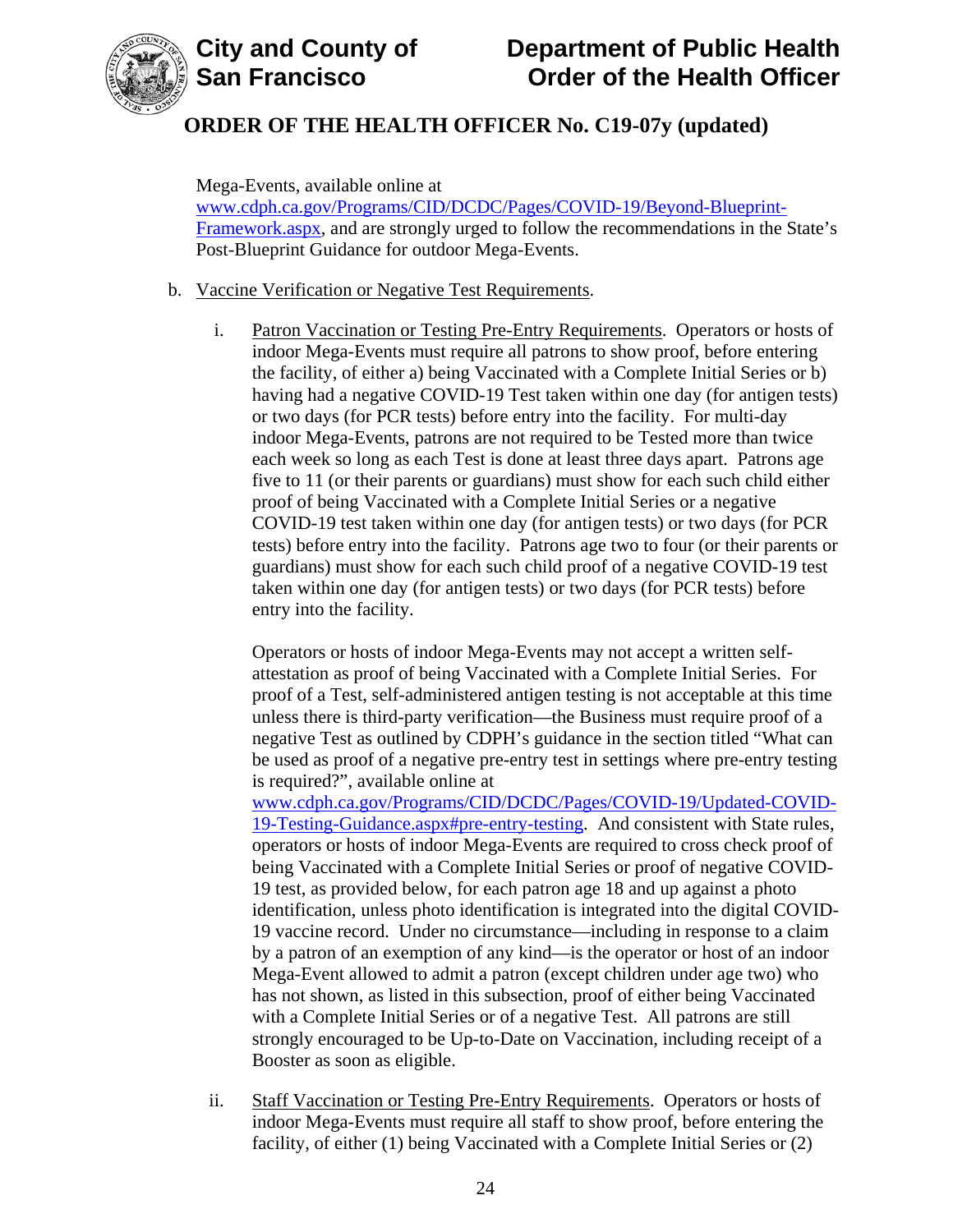



having a negative COVID-19 Test taken within one day (for antigen tests) or two days (for PCR tests) before entry into the facility (but staff is not required to be Tested more than twice each week so long as each Test is done at least three days apart). These requirements for staff are subject to any applicable requirements for federal, state, or local laws requiring accommodation. All staff are still strongly encouraged to be Up-to-Date on Vaccination, including receipt of a Booster as soon as eligible.

For clarity, "staff" as used in this Section 7 does not include all individuals included in the broader term "Personnel." Individuals who enter or work in a Mega-Event facility for short periods of time (*e.g.*, individuals who deliver goods or packages) are not covered by the requirements in this Section, but anyone who is present for a single event or who provides setup or post-event services onsite for even part of a day is considered staff and is covered by this Section.

- iii. Masking Indoors.
	- a. Mask Recommendations. Operators or hosts of indoor Mega-Events are strongly recommended to require everyone, and especially anyone who remains Unvaccinated, to continue to wear a Well-Fitted Mask indoors, especially when people are indoors with people whose vaccination status is unknown.
	- b. Providing a Well-Fitted Mask. Operators or hosts of indoor Mega-Events are encouraged to provide a Well-Fitted Mask at no cost to people (patrons and Personnel (or staff)) who do not have one upon entry inside the facility.
- c. Signage for Indoor Events. All Businesses, governmental entities, and other organizations hosting indoor Mega-Events must comply with the requirement listed in Section 4(e) above to conspicuously post signage at entrances regarding pre-entry vaccination and Testing requirements.
- d. Summary Chart. For convenience of reference, a chart summarizing the requirements for Mega-Events is available at [www.sfdph.org/dph/alerts/files/C19-07-Mega-and-](https://www.sfdph.org/dph/alerts/files/C19-07-Mega-and-Large-Event-Chart.pdf)[Large-Event-Chart.pdf.](https://www.sfdph.org/dph/alerts/files/C19-07-Mega-and-Large-Event-Chart.pdf)
- 8. COVID-19 Health Indicators. The City will, for the time being, continue to make publicly available on its website updated data on COVID-19 case rates, hospitalizations and vaccination rates. That information can be found online at [https://sf.gov/resource/2021/covid-19-data-and-reports.](https://sf.gov/resource/2021/covid-19-data-and-reports) The Health Officer will monitor this data, along with other data and scientific evidence, in determining whether to modify or rescind this Order, as further described in Section 2(a) above.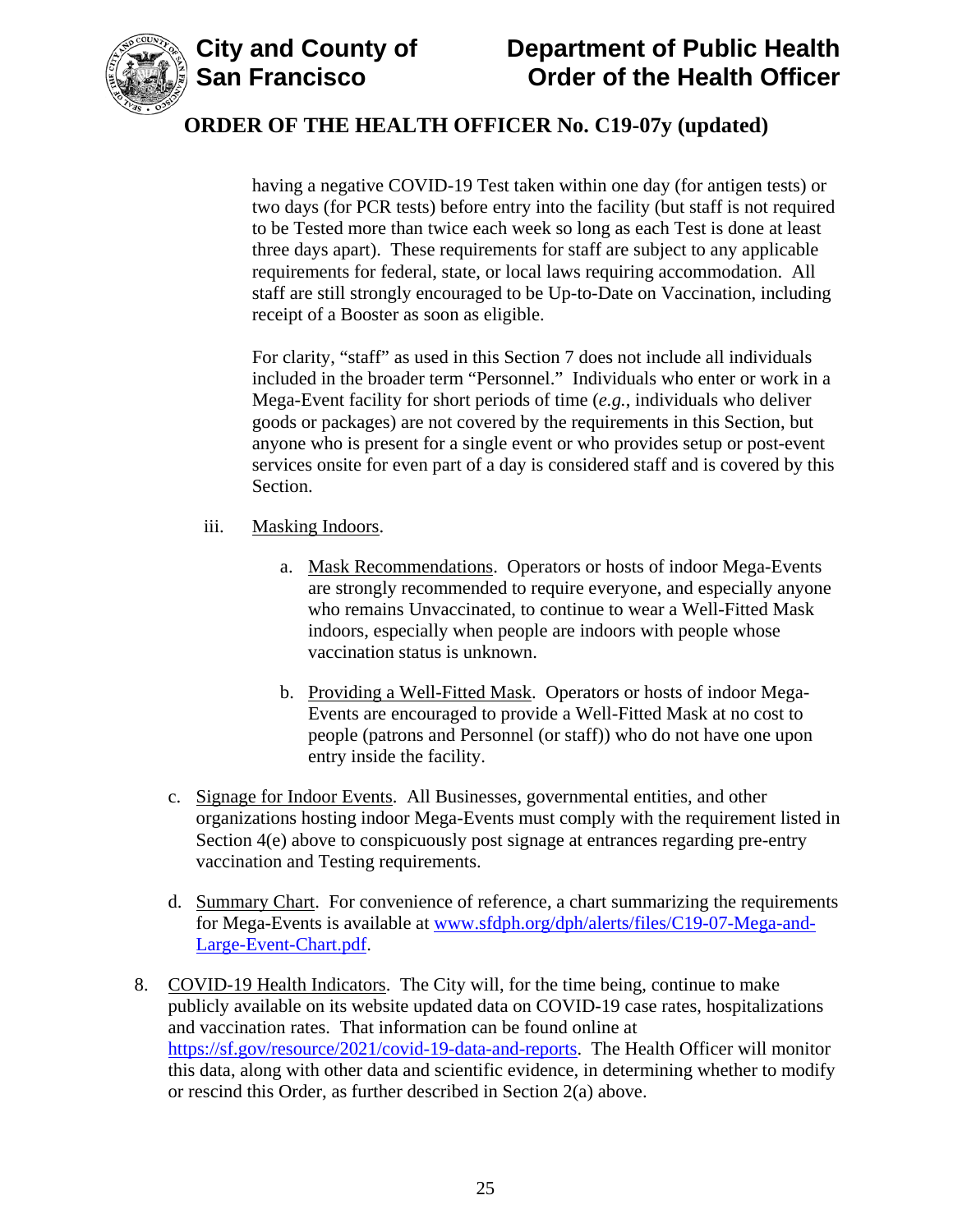

- 9. Incorporation of State and Local Emergency Proclamations and Federal and State Health Orders. The Health Officer is issuing this Order in accordance with, and incorporates by reference, the emergency proclamations and other federal, state, and local orders and other pandemic-related orders described below in this Section. But this Order also functions independent of those emergency proclamations and other actions, and if any State, federal, or local emergency declaration, or any State or federal order or other guidance, is repealed, this Order remains in full effect in accordance with its terms (subject to Section 13 below).
	- a. State and Local Emergency Proclamations. This Order is issued in accordance with, and incorporates by reference, the March 4, 2020 Proclamation of a State of Emergency issued by the Governor, the February 25, 2020 Proclamation by the Mayor Declaring the Existence of a Local Emergency, and the March 6, 2020 Declaration of Local Health Emergency Regarding Novel Coronavirus 2019 (COVID-19) issued by the Health Officer, as each of them have been and may be modified, extended, or supplemented.
	- b. State Health Orders. This Order is also issued in light of the various orders, directives, rules, and regulations of the State, including, but not limited to, those of the State's Public Health Officer and Cal/OSHA. The State has expressly acknowledged that local health officers have authority to establish and implement public health measures within their respective jurisdictions that are more restrictive than those implemented by the State Public Health Officer.
	- c. Federal Orders. This Order is further issued in light of federal emergency declarations and orders, including, but not limited to, the January 20, 2021 Executive Order on Protecting the Federal Workforce and Requiring Mask-Wearing, which requires all individuals in Federal buildings and on Federal land to wear masks, maintain physical distance, and adhere to other public health measures, and the February 2, 2021 Order of the CDC, which requires use of masks on public transportation, as each of them may have been and may be modified, extended or supplemented.

#### 10. Obligation to Follow Stricter Requirements of Orders.

Based on local health conditions, this Order includes a limited number of health and safety restrictions that are more stringent or more detailed than those contained under State orders. Where a conflict exists between this Order and any state or federal public health order related to the COVID-19 pandemic, the most restrictive provision (*i.e.*, the more protective of public health) controls. Consistent with California Health and Safety Code section 131080 and the Health Officer Practice Guide for Communicable Disease Control in California, except where the State Health Officer may issue an order expressly directed at this Order and based on a finding that a provision of this Order constitutes a menace to public health, any more restrictive measures in this Order continue to apply and control in this County.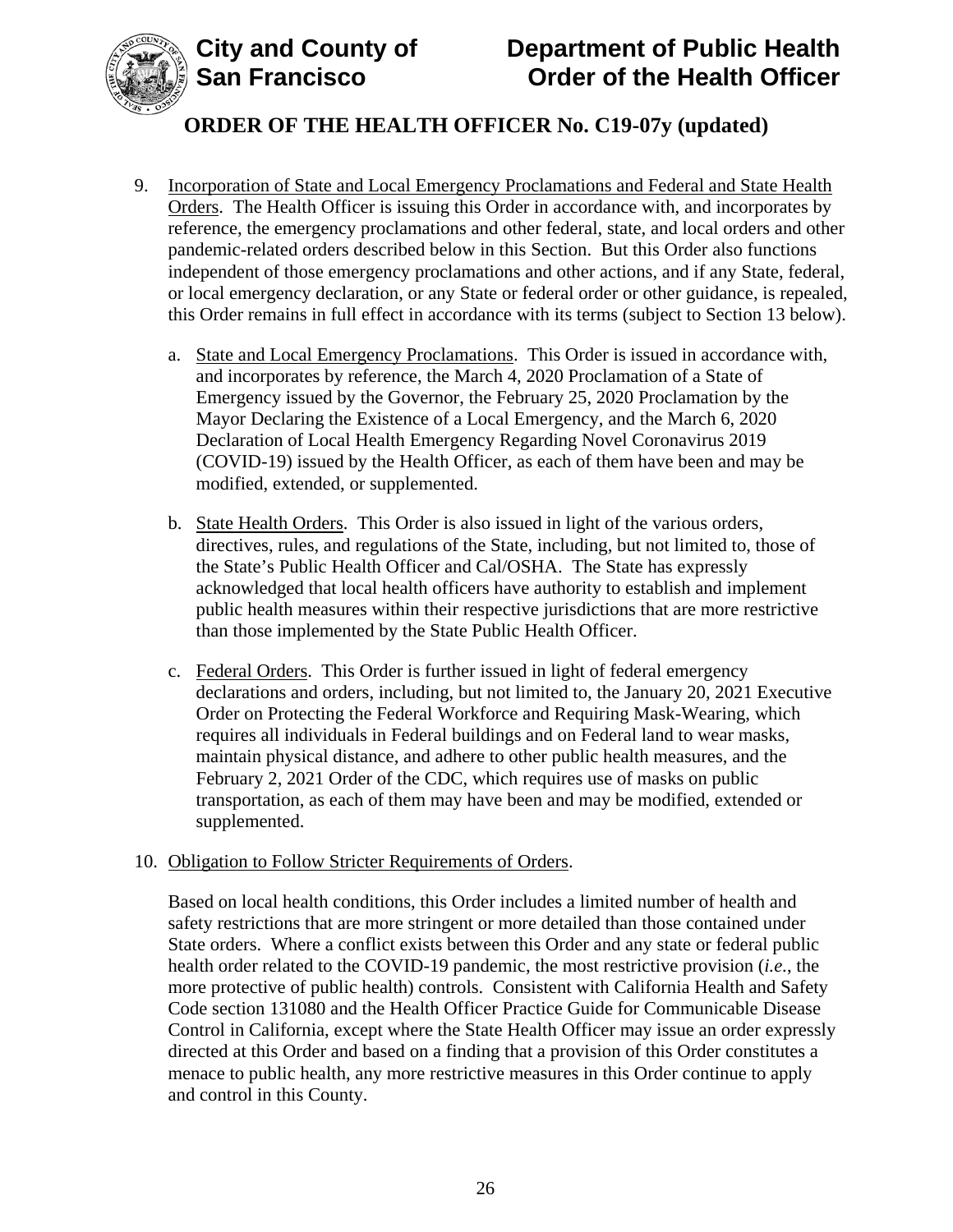

### 11. Obligation to Follow Health Officer Orders and Directives and Mandatory State Guidance.

In addition to complying with all provisions of this Order, all individuals and entities, including all Businesses and governmental entities, must also follow any applicable orders and directives issued by the Health Officer (available online at [www.sfdph.org/healthorders](http://www.sfdph.org/healthorders) and [www.sfdph.org/directives\)](https://www.sfdph.org/directives) and any applicable mandatory guidance issued by the State Health Officer or California Department of Public Health. To the extent that provisions in the orders or directives of the Health Officer and the mandatory guidance of the State conflict, the more restrictive provisions (*i.e.*, the more protective of public health) apply. In the event of a conflict between provisions of any previously-issued Health Officer order or directive and this Order, this Order controls over the conflicting provisions of the other Health Officer order or directive.

#### 12. Enforcement.

Under Government Code sections 26602 and 41601 and Health and Safety Code section 101029, the Health Officer requests that the Sheriff and the Chief of Police in the County ensure compliance with and enforce this Order. The violation of any provision of this Order (including, without limitation, any health directives) constitutes an imminent threat and immediate menace to public health, constitutes a public nuisance, and is punishable by fine, imprisonment, or both. DPH is authorized to respond to such public nuisances by issuing Notice(s) of Violation and ordering premises vacated and closed until the owner, tenant, or manager submits a written plan to eliminate all violations and DPH finds that plan satisfactory. Such Notice(s) of Violation and orders to vacate and close may be issued based on a written report made by any City employees writing the report within the scope of their duty. DPH must give notice of such orders to vacate and close to the Chief of Police or the Chief's designee to be executed and enforced by officers in the same manner as provided by San Francisco Health Code section 597. As a condition of allowing a Business to reopen, DPH may impose additional restrictions and requirements on the Business as DPH deems appropriate to reduce transmission risks, beyond those required by this Order and other applicable health orders and directives.

#### 13. Effective Date.

This Order is effective at 12:01 a.m. on June 15, 2021 and will continue, as updated, to be in effect until the Health Officer rescinds, supersedes, or amends it in writing. The changes made in the March 10, 2022 update are effective at 12:01 a.m. on March 11, 2022.

#### 14. Relation to Other Orders of the San Francisco Health Officer.

At 12:01 a.m. on March 11, 2022, this Order revises and entirely replaces the prior update to Health Officer Order No. C19-07y (issued March 2, 2022). Leading up to and in connection with the effective date of this Order, the Health Officer has rescinded a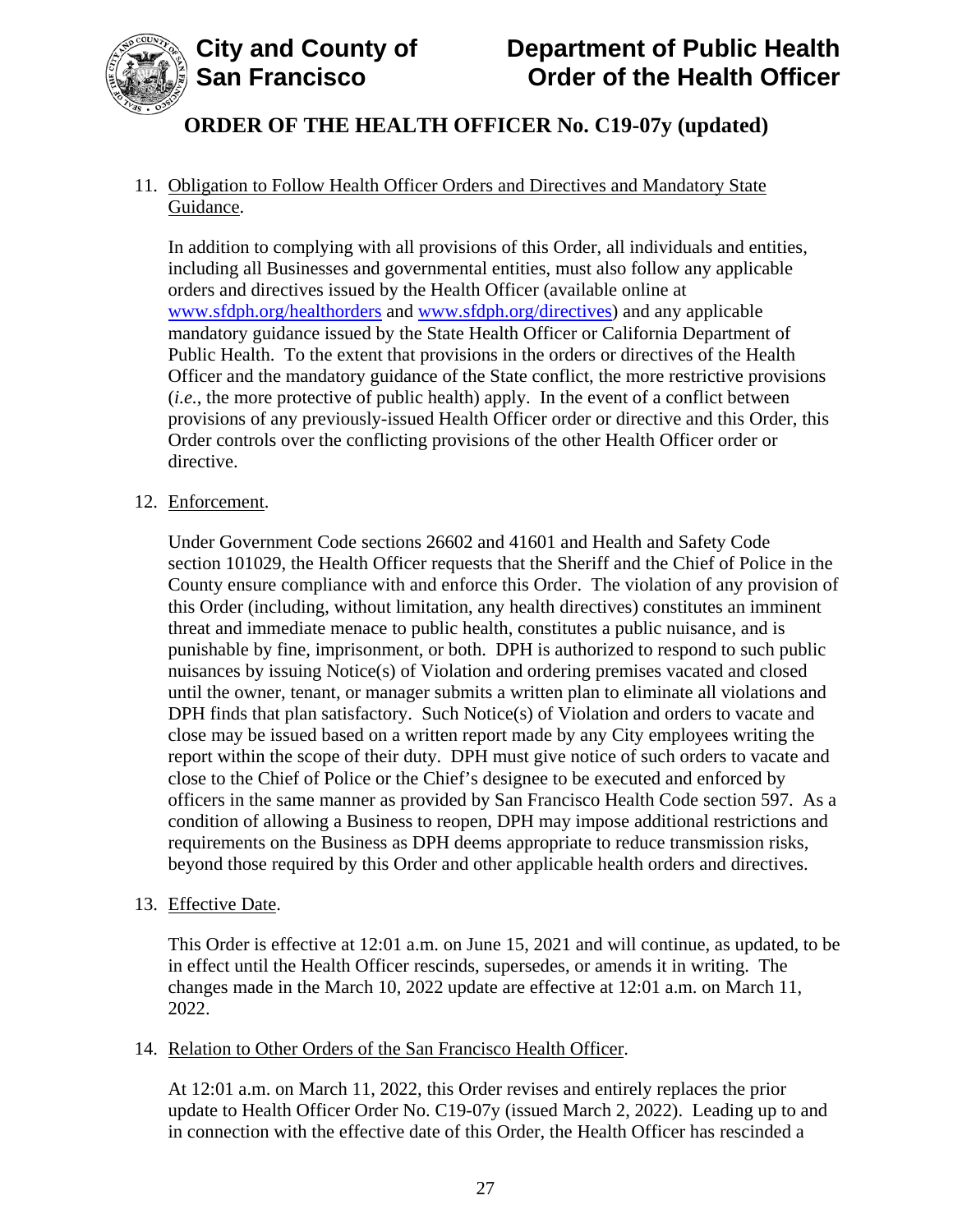

## **ORDER OF THE HEALTH OFFICER No. C19-07y (updated)**

number of other orders and directives relating to COVID-19, including those listed in the Health Officer's Omnibus Rescission of Health Officer Orders and Directives, dated June 11, 2021. On and after the effective date of this Order, the following orders and directives of the Health Officer shall continue in full force and effect: Order Nos. C19-16 (hospital patient data sharing), C19-18 (vaccine data reporting), C19-19 (minor consent to vaccination), and C19-20 (test collection sites); and the directives that this Order references in Sections 3 and 5, as the Health Officer may separately amend or later terminate any of them. Health Officer Order No. C19-15 was also reinstated on August 19, 2021, and remains in effect as outlined in that order (including as it is amended in the future). Also, this Order also does not alter the end date of any other Health Officer order or directive having its own end date or that continues indefinitely.

15. Copies.

The County must promptly provide copies of this Order as follows: (1) by posting on the DPH website (www.sfdph.org/healthorders); (2) by posting at City Hall, located at 1 Dr. Carlton B. Goodlett Pl., San Francisco, CA 94102; and (3) by providing to any member of the public requesting a copy.

16. Severability.

If a court holds any provision of this Order or its application to any person or circumstance to be invalid, then the remainder of the Order, including the application of such part or provision to other persons or circumstances, shall not be affected and shall continue in full force and effect. To this end, the provisions of this Order are severable.

#### **IT IS SO ORDERED:**

Susan Philip, MD, MPH, Dated: March 10, 2022 Health Officer of the City and County of San Francisco

Attachment:

• Appendix A – Face Covering Requirements (last updated March 10, 2022)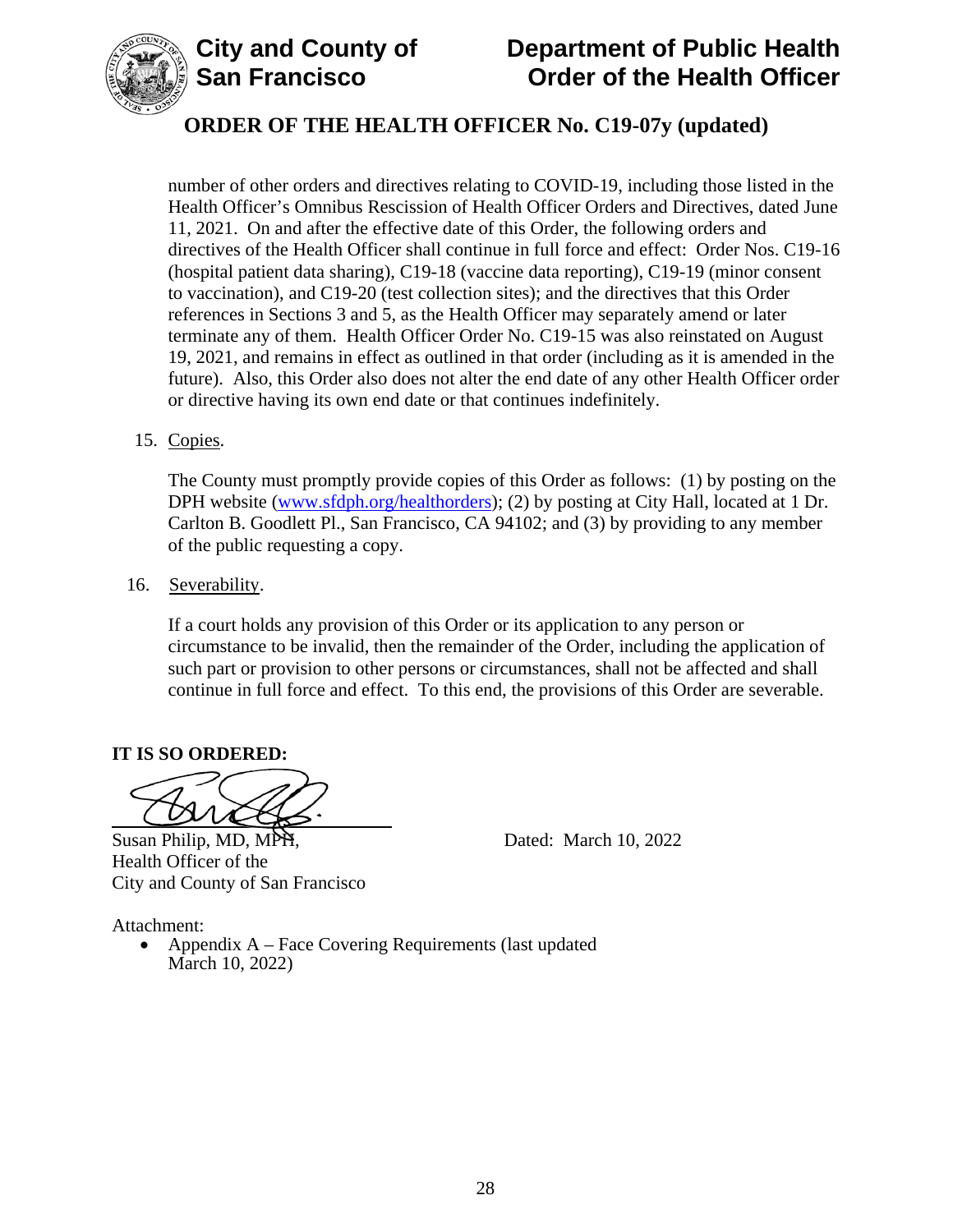#### **[March 10, 2022]**

#### 1. General Recommendation to Wear a Well-Fitted Mask; Requirement in Limited Indoor Settings.

The intent of this Order and the masking rules in this Appendix is to align with the masking rules and recommendations issued by the State of California and the federal government, with this Appendix providing additional information for specific situations to help Businesses, governmental entities, and individuals comply with those rules and recommendations and make informed choices to improve safety during the pandemic.

Everyone, including even people who are Vaccinated with a Complete Initial Series or are Up-to-Date on Vaccination (meaning they have completed their initial course of vaccination and have received a Booster once eligible for a Booster, as further defined in Section 1 of the body of the Order), is strongly recommended, for the time being, to continue to wear a Well-Fitted Mask in indoor public settings where they are not otherwise required to do so, subject to the exemptions and allowances in Sections 4 through 5, below. Additional Face Covering Requirements may be imposed elsewhere in this Order or by state or federal rules or regulations.

Also, everyone is required to wear a Well-Fitted Mask, regardless of vaccination status, in the following indoor settings: public transportation and public transportation facilities; TK-12 schools and childcare (through March 11, 2022, consistent with State rules, as provided in associated directives issued by the Health Officer); emergency shelters and cooling and heating centers; High-Risk Settings (as defined in Section 1 of the Order); health care and other long-term care and adult and senior care facilities where masking is required by regulatory orders and rules; and anywhere else that federal or state health orders require doing so, as described in Section 3(b)(i) of the Order and this Appendix. For public transportation and public transportation facilities, masks are required indoors under this Order as well as under federal law (with the United States Transportation Security Administration recently announcing its extension of an indoor mask mandate for public transit through at least April 18, 2022) and the CDPH Guidance for the Use of Face Masks.

Employees may be subject to additional restrictions or be required to provide additional documentation under state or federal laws and regulations, including Cal/OSHA's regulations. Businesses and other entities must adhere to applicable Cal/OSHA regulations relating to COVID-19 health and safety measures in the workplace and should frequently check for updates to those regulations such as by checking online at [www.dir.ca.gov/dosh/coronavirus/covid19faqs.html.](https://www.dir.ca.gov/dosh/coronavirus/covid19faqs.html)

And as provided in Section 6 below, individual Businesses, governmental entities, or venue operators or hosts may impose requirements regarding masking, in addition to those in this Order, that are more protective of public health.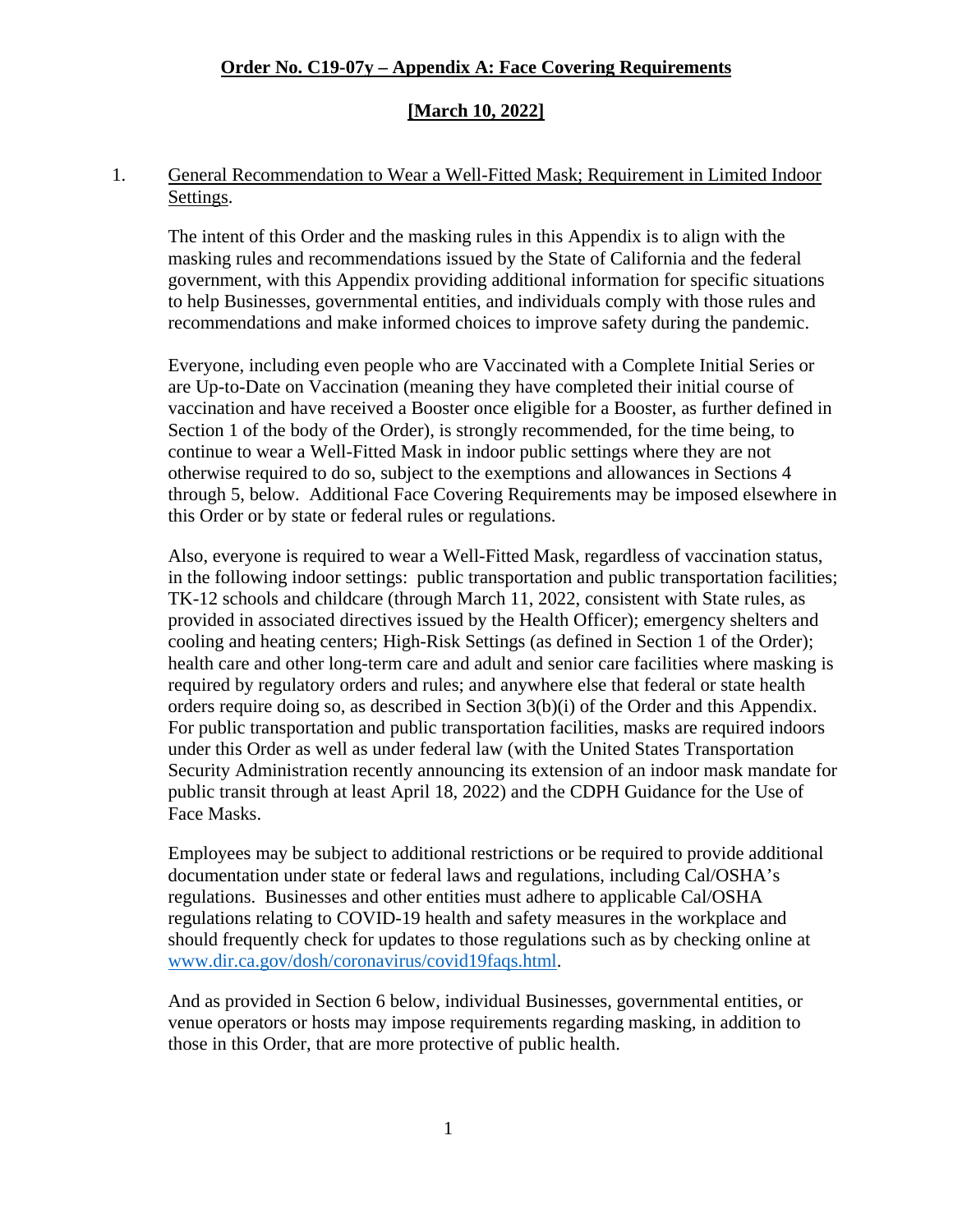#### **[March 10, 2022]**

#### 2. Ventilation.

Businesses and operators of other public and private facilities where people may remove their Well-Fitted Masks indoors are encouraged to use at least one of the following ventilation strategies: (1) all available windows and doors accessible to fresh outdoor air are kept open as long as air quality and weather conditions permit; (2) fully operational HVAC system; or (3) appropriately sized portable air cleaners in each room. For clarity, if windows and doors are closed due to air quality or weather conditions, then a Business or operator of a public or private facility should whenever feasible follow at least one of remaining ventilation strategies before allowing people to remove their Well-Fitted Masks under this Order.

#### 3. Proof of Vaccination.

Businesses, governmental entities, and other venue operators or hosts are encouraged to require people to provide proof that they are Vaccinated with a Complete Initial Series or are Up-to-Date on Vaccination (including receipt of a Booster once Booster-Eligible) before allowing people to remove their Well-Fitted Mask indoors. And as provided in the Order, each Business, governmental entity, and other entity that is required to confirm proof of being Vaccinated with the Complete Initial Series is strongly urged to implement measures as soon as possible to require its patrons and staff (as distinct from Personnel) to be Up-to-Date on Vaccination, including requiring them to show proof of receipt of a Booster once they are eligible.

Despite the easing of masking requirements under this update to the Order, Businesses, governmental entities, and other venue operators or hosts may still require all patrons to wear a Well-Fitted Mask in their facilities. And no person can be prevented from wearing a Well-Fitted Mask as a condition of participation in an activity or entry into a Business.

- 4. Status-Based Exemptions. The following exemptions apply in the limited situations where Well-Fitted Masks are still required under this Order.
	- a. Medical or Safety Exemption. A person does not need to wear a Well-Fitted Mask when they can show: (1) a medical professional has provided a written exemption to the Face Covering Requirement, based on the person's medical condition, other health concern, or disability; or (2) that they are hearing impaired, or communicating with a person who is hearing impaired, where the ability to see the mouth is essential for communication; or (3) wearing a Well-Fitted Mask while working would create a risk to the person related to their work as determined by local, state, or federal regulators or workplace safety guidelines. In accordance with CDPH and CDC guidelines, if a person is required by this Order to wear a Well-Fitted Mask but is exempt from wearing one under this paragraph, they still must wear an alternative face covering, such as a face shield with a drape on the bottom edge, unless they can show either: (1) a medical professional has provided a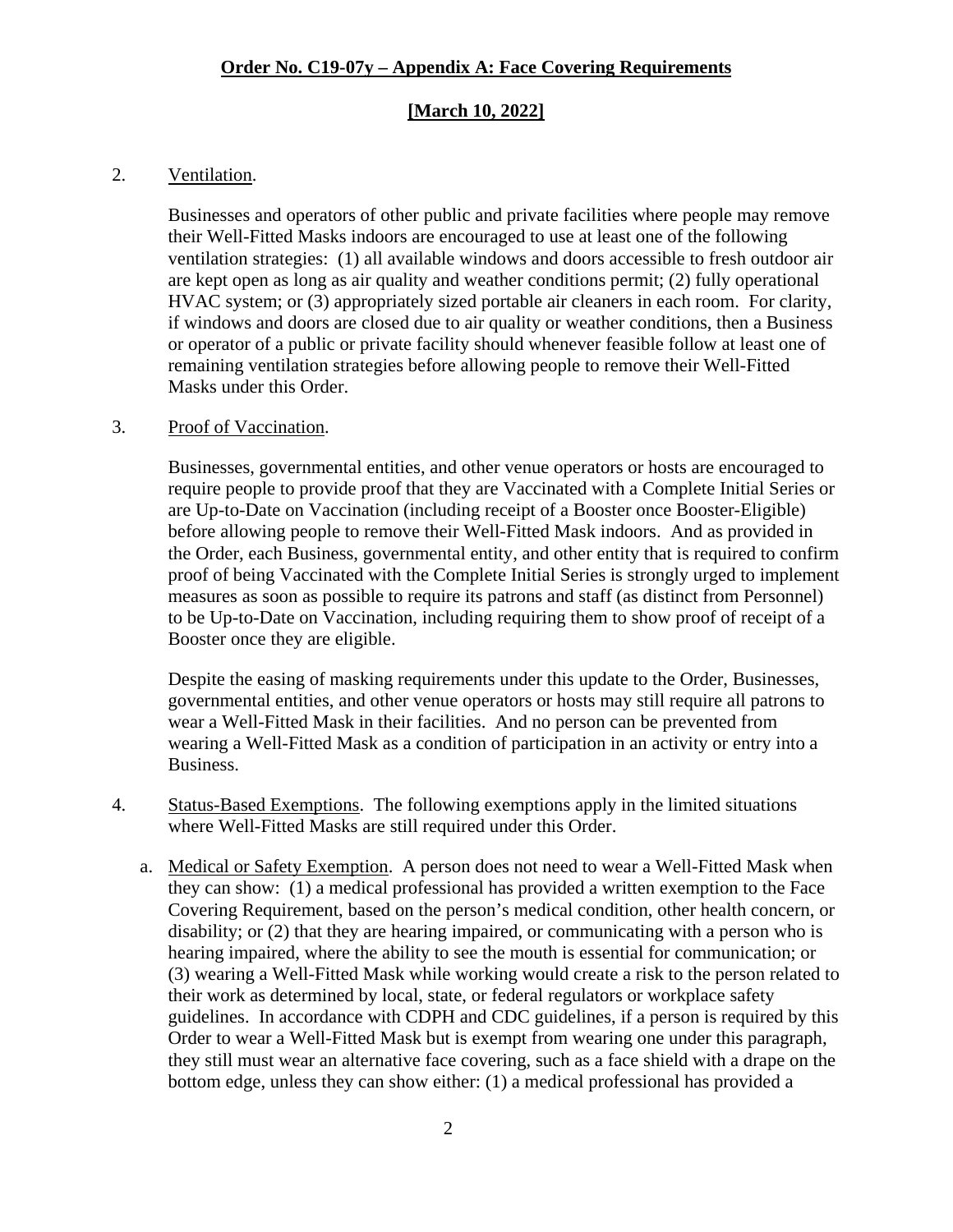#### **[March 10, 2022]**

written exemption to this alternative face covering requirement, based on the person's medical condition, other health concern, or disability; or (2) wearing an alternative face covering while working would create a risk to the person related to their work as determined by local, state, or federal regulators or workplace safety guidelines.

A Well-Fitted Mask should also not be used by anyone who has trouble breathing or is unconscious, incapacitated, or otherwise unable to remove the Well-Fitted Mask without assistance.

- b. Children. In accordance with CDPH and CDC guidelines, any child younger than two years old must not wear a Well-Fitted Mask because of the risk of suffocation. When required to do so by this Order, Children age two to nine years must wear Well-Fitted Masks to the greatest extent feasible. Children age two to nine years may wear an alternative face covering (as that term is described in Section 4(a), above) if their parent or caregiver determines it will improve the child's ability to comply with this Order. Children age two to nine and their accompanying parents or caregivers should not be refused any essential service based on a child's inability to wear a Well-Fitted Mask (for example, if a four-year old child refuses to keep a Well-Fitted Mask on in a grocery store), but the parent or caregiver should when possible take reasonable steps to have the child, when required to do so by this Order, wear a Well-Fitted Mask to protect others and minimize instances when children without Well-Fitted Masks are brought into settings with other people. Parents and caregivers of children age two to nine years must supervise the use of Well-Fitted Masks to ensure safety and avoid misuse. Children must wear face coverings in schools as required under State health rules.
- c. Personal Protective Equipment. A person required by this Order to wear a Well-Fitted Mask does not need to do so when wearing personal protective equipment ("PPE") that is more protective than a Well-Fitted Mask, including when required by (i) any workplace policy or (ii) any local, state, or federal law, regulation, or other mandatory guidance. When a person is not required to wear such PPE and in an indoor public setting, they must wear a Well-Fitted Mask or PPE that is more protective unless otherwise exempted under this Order.

#### 5. Activity- and Location-Based Exemptions.

The activity- and location-based exemptions in this Section apply to everyone in the designated settings where this Order requires everyone, regardless of vaccination status, to wear a Well-Fitted Mask. To the extent allowed under Face Covering Requirements and subject to any additional health restrictions a particular Business, governmental entity, or other venue operator or host may impose for a facility or other setting it owns, operates, or controls, people in settings where this Order requires wearing a Well-Fitted Mask are not required do so in any of the following situations: